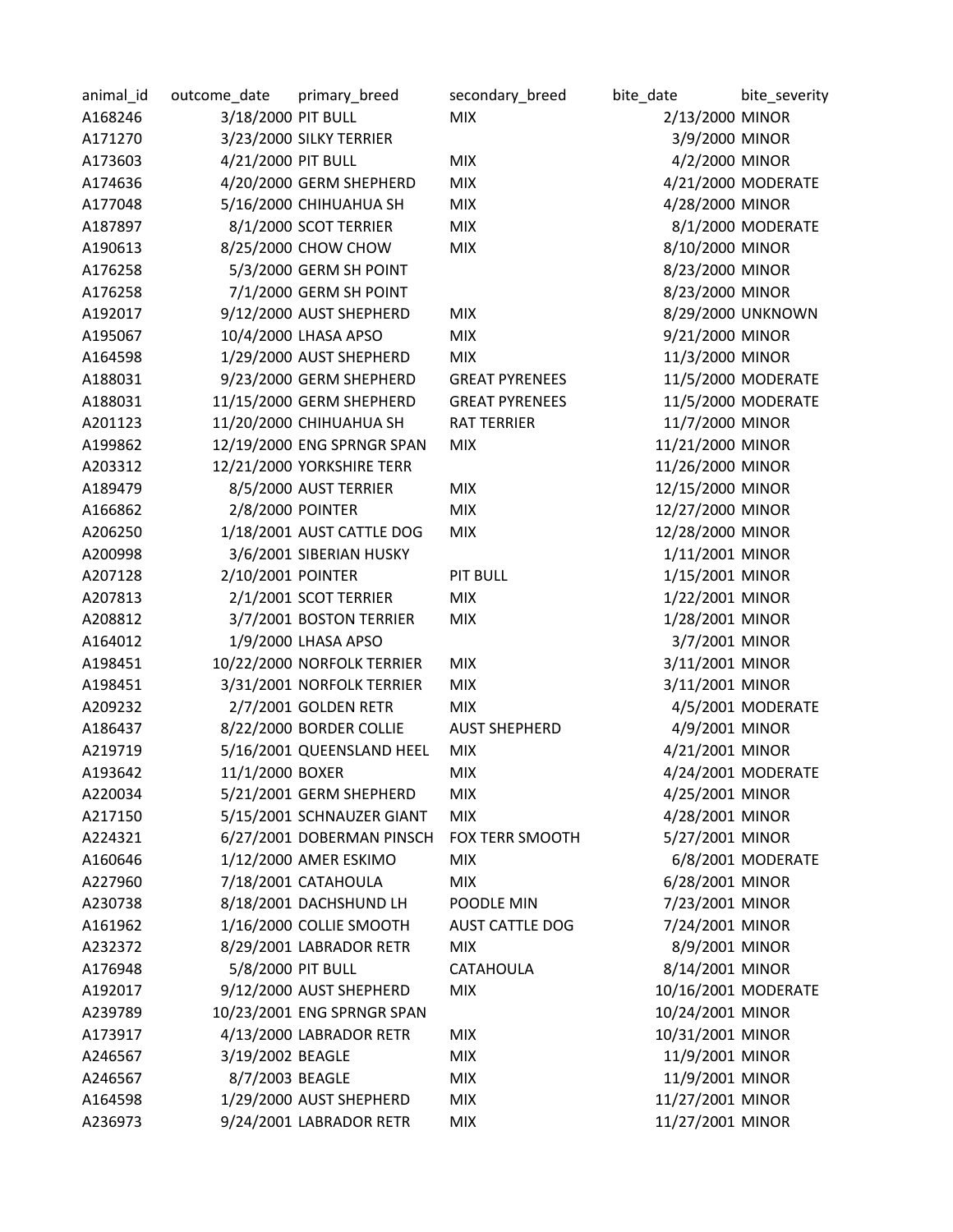| A236973            | 9/30/2001 LABRADOR RETR    | <b>MIX</b>             | 11/27/2001 MINOR    |                    |
|--------------------|----------------------------|------------------------|---------------------|--------------------|
| A204390            | 1/11/2001 ENG FOXHOUND     | <b>MIX</b>             | 12/5/2001 MINOR     |                    |
| A190069            | 8/25/2000 PIT BULL         | <b>MIX</b>             | 12/9/2001 MINOR     |                    |
| A201689            | 11/17/2000 CHOW CHOW       | <b>MIX</b>             | 12/26/2001 MODERATE |                    |
| A248984            | 2/4/2002 BULLMASTIFF       | <b>MIX</b>             | 12/31/2001 MINOR    |                    |
| A180221            | 6/20/2000 CHOW CHOW        | <b>IRISH TERRIER</b>   | 1/5/2002 MINOR      |                    |
| A236702            | 10/13/2001 BOXER           |                        | 1/10/2002 SEVERE    |                    |
| A221151            | 5/30/2001 LABRADOR RETR    | <b>MIX</b>             | 1/18/2002 MINOR     |                    |
| A221151            | 8/17/2001 LABRADOR RETR    | <b>MIX</b>             | 1/18/2002 MINOR     |                    |
| A240806            | 1/26/2002 CHOW CHOW        | <b>LABRADOR RETR</b>   | 2/2/2002 MINOR      |                    |
| A240806            | 2/13/2002 CHOW CHOW        | <b>LABRADOR RETR</b>   | 2/2/2002 MINOR      |                    |
| A193076            | 9/14/2000 PIT BULL         | <b>MIX</b>             | 3/19/2002 MINOR     |                    |
| A246258            | 3/18/2002 PIT BULL         | <b>BOXER</b>           | 3/26/2002 MINOR     |                    |
| A256807            | 4/25/2002 LABRADOR RETR    | <b>MIX</b>             | 3/29/2002 MINOR     |                    |
| A256808            | 4/14/2002 ROTTWEILER       | <b>MIX</b>             | 3/29/2002 MINOR     |                    |
| A260098            | 5/5/2002 LABRADOR RETR     | <b>MIX</b>             | 4/13/2002 MINOR     |                    |
| A260099            | 5/2/2002 LABRADOR RETR     | <b>BLACK/TAN HOUND</b> | 4/13/2002 MINOR     |                    |
| A260101            | 5/2/2002 LABRADOR RETR     | <b>MIX</b>             | 4/13/2002 MINOR     |                    |
| A260127            | 5/6/2002 LABRADOR RETR     | <b>MIX</b>             | 4/13/2002 MINOR     |                    |
| A205887            | 12/31/2000 TOY FOX TERRIER | <b>MIX</b>             | 4/16/2002 MINOR     |                    |
| A257823            | 5/13/2002 GERM SHEPHERD    | <b>MIX</b>             | 4/20/2002 MINOR     |                    |
| A257823            | 5/24/2002 GERM SHEPHERD    | <b>MIX</b>             | 4/20/2002 MINOR     |                    |
| A258837            | 5/31/2002 AUST CATTLE DOG  | <b>MIX</b>             | 5/5/2002 MINOR      |                    |
| A179344            | 5/23/2000 LABRADOR RETR    | <b>MIX</b>             | 5/25/2002 MINOR     |                    |
| A227960            | 7/18/2001 CATAHOULA        | <b>MIX</b>             | 5/25/2002 MINOR     |                    |
| A247475            | 12/28/2001 GERM SHEPHERD   | <b>PIT BULL</b>        | 6/1/2002 MINOR      |                    |
| A209645            | 2/18/2001 RHOD RIDGEBACK   | <b>BLOODHOUND</b>      |                     | 6/13/2002 MODERATE |
| A244931            | 2/13/2002 CHOW CHOW        | <b>AUST SHEPHERD</b>   |                     | 6/16/2002 MODERATE |
| A247758            | 2/4/2002 LABRADOR RETR     | <b>CHINESE SHARPEI</b> |                     | 6/17/2002 MODERATE |
| A247758            | 2/16/2002 LABRADOR RETR    | <b>CHINESE SHARPEI</b> |                     | 6/17/2002 MODERATE |
| A266152            | 6/24/2002 GERM SHEPHERD    | <b>MIX</b>             |                     | 6/25/2002 MODERATE |
| A266152            | 7/15/2002 GERM SHEPHERD    | <b>MIX</b>             |                     | 6/25/2002 MODERATE |
| A249635            | 1/18/2002 WELSH CORGI CAR  | <b>MIX</b>             |                     | 6/29/2002 UNKNOWN  |
| A191673            | 9/7/2000 CAIRN TERRIER     | <b>MIX</b>             | 7/4/2002 MINOR      |                    |
| A234357            | 8/29/2001 LABRADOR RETR    |                        |                     | 7/15/2002 MODERATE |
| A240194            | 10/27/2001 BLACK/TAN HOUND | <b>MIX</b>             | 7/16/2002 MINOR     |                    |
| A265408            | 7/17/2002 ALASK MALAMUTE   | <b>SIBERIAN HUSKY</b>  | 7/18/2002 SEVERE    |                    |
| A269972            | 7/11/2002 AMERICAN STAFF   | <b>MIX</b>             | 7/20/2002 MINOR     |                    |
| A269902            | 8/1/2002 COLLIE SMOOTH     | <b>MIX</b>             | 7/21/2002 MINOR     |                    |
| A269902            | 8/1/2002 COLLIE SMOOTH     | <b>MIX</b>             | 7/21/2002 MINOR     |                    |
| A274781            | 8/22/2002 SCHNAUZER STAND  | <b>MIX</b>             | 8/5/2002 MINOR      |                    |
| A196409            | 10/20/2000 FLAT COAT RETR  | <b>MIX</b>             |                     | 8/14/2002 MODERATE |
| A276057            | 8/27/2002 PIT BULL         |                        |                     | 9/8/2002 MODERATE  |
| A280556            | 10/14/2002 GERM SHEPHERD   | <b>MIX</b>             | 9/29/2002 MINOR     |                    |
| A280556            | 9/28/2002 GERM SHEPHERD    | <b>MIX</b>             | 9/29/2002 MINOR     |                    |
|                    | 7/15/2004 GERM SHEPHERD    | <b>MIX</b>             | 9/29/2002 MINOR     |                    |
| A280556<br>A280556 | 7/30/2004 GERM SHEPHERD    | <b>MIX</b>             | 9/29/2002 MINOR     |                    |
| A259553            | 4/21/2002 SCHNAUZER MIN    | <b>MIX</b>             | 10/13/2002 MODERATE |                    |
|                    |                            |                        |                     |                    |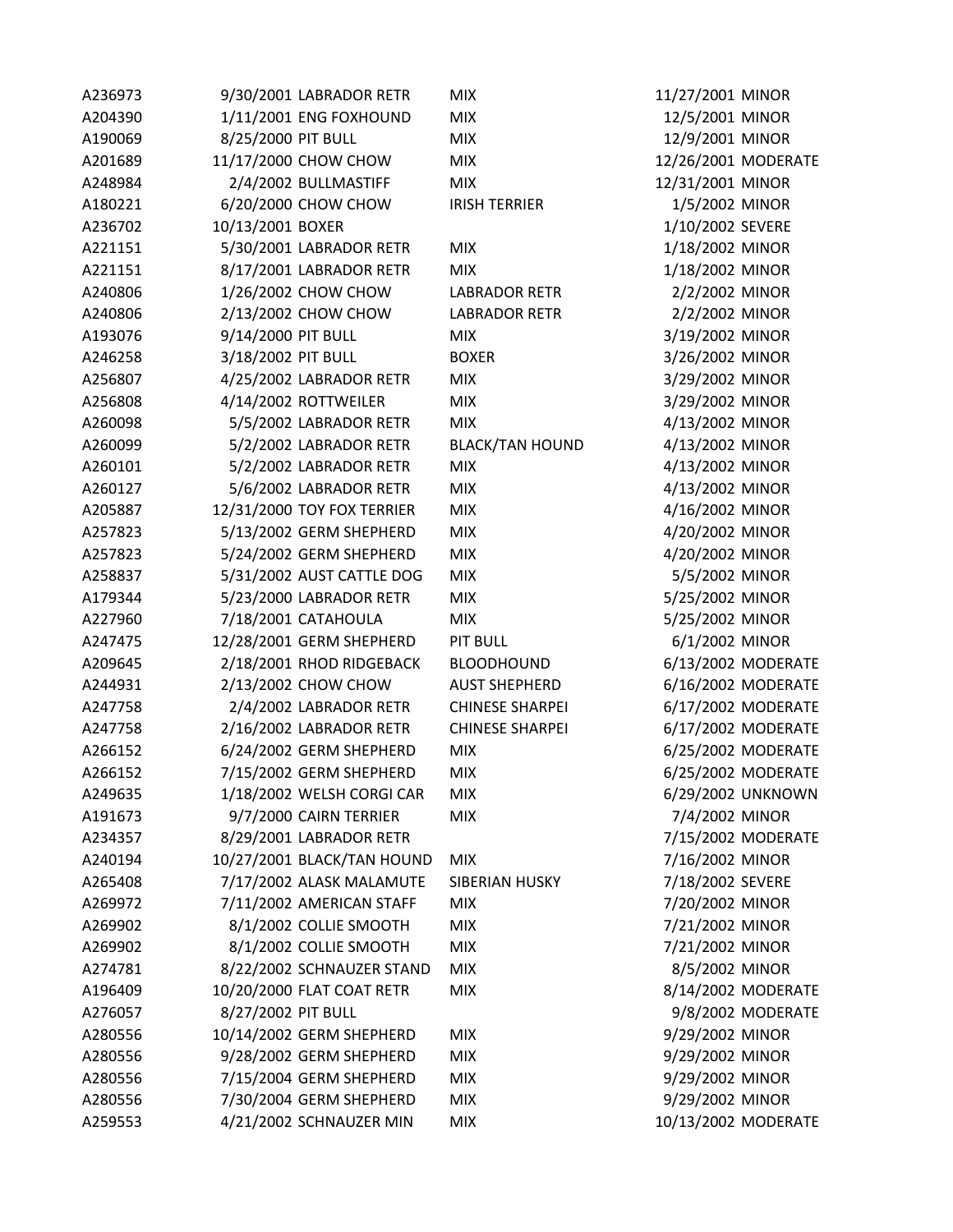| A256263 | 3/14/2002 AUST CATTLE DOG  | <b>PIT BULL</b>        | 10/25/2002 MINOR   |
|---------|----------------------------|------------------------|--------------------|
| A256263 | 10/25/2002 AUST CATTLE DOG | <b>PIT BULL</b>        | 10/25/2002 MINOR   |
| A266205 | 8/17/2002 AUST SHEPHERD    | <b>MIX</b>             | 10/29/2002 MINOR   |
| A278716 | 9/21/2002 LABRADOR RETR    | CHOW CHOW              | 11/12/2002 MINOR   |
| A278716 | 11/12/2002 LABRADOR RETR   | CHOW CHOW              | 11/12/2002 MINOR   |
| A281485 | 11/15/2002 BORDER COLLIE   | CHOW CHOW              | 11/15/2002 MINOR   |
| A258242 | 4/5/2002 LABRADOR RETR     | <b>MIX</b>             | 11/22/2002 MINOR   |
| A230737 | 7/28/2001 POODLE MIN       | <b>MIX</b>             | 11/25/2002 UNKNOWN |
| A288715 | 12/30/2002 PIT BULL        | <b>MIX</b>             | 11/29/2002 MINOR   |
| A289155 | 12/18/2002 CHIHUAHUA SH    | <b>MIX</b>             | 12/5/2002 MINOR    |
| A289193 | 12/26/2002 PIT BULL        | <b>MIX</b>             | 12/7/2002 MINOR    |
| A289193 | 1/5/2003 PIT BULL          | <b>MIX</b>             | 12/7/2002 MINOR    |
| A290132 | 1/2/2003 POODLE MIN        | <b>MIX</b>             | 12/15/2002 MINOR   |
| A290879 | 1/12/2003 NORFOLK TERRIER  | <b>MIX</b>             | 12/24/2002 MINOR   |
| A267652 | 6/27/2002 CHESA BAY RETR   | <b>MIX</b>             | 1/4/2003 MINOR     |
| A289088 | 1/29/2003 GERM SHEPHERD    | <b>MIX</b>             | 1/5/2003 MINOR     |
| A233081 | 9/2/2001 AUST SHEPHERD     | <b>MIX</b>             | 1/25/2003 MODERATE |
| A223836 | 6/11/2001 BEAGLE           | WELSH CORGI PEM        | 1/29/2003 MINOR    |
| A294448 | 2/20/2003 COLLIE ROUGH     | <b>MIX</b>             | 2/4/2003 MINOR     |
| A294372 | 2/6/2003 COCKER SPAN       | <b>MIX</b>             | 2/21/2003 MINOR    |
| A294372 | 3/5/2003 COCKER SPAN       | <b>MIX</b>             | 2/21/2003 MINOR    |
| A232883 | 8/22/2001 BASSET HOUND     | <b>AUST CATTLE DOG</b> | 2/22/2003 MINOR    |
| A232883 | 11/12/2002 BASSET HOUND    | <b>AUST CATTLE DOG</b> | 2/22/2003 MINOR    |
| A287187 | 1/21/2003 PIT BULL         | <b>MIX</b>             | 2/27/2003 MINOR    |
| A297008 | 2/28/2003 LABRADOR RETR    |                        | 3/1/2003 MINOR     |
| A292995 | 1/31/2003 MIN PINSCHER     | <b>MIX</b>             | 3/12/2003 MODERATE |
| A297596 | 3/13/2003 CHOW CHOW        | <b>MIX</b>             | 3/16/2003 MINOR    |
| A299227 | 3/31/2003 LABRADOR RETR    | <b>MIX</b>             | 3/18/2003 MINOR    |
| A291662 | 1/24/2003 AUST CATTLE DOG  | <b>MIX</b>             | 3/22/2003 MINOR    |
| A284098 | 11/3/2002 FIELD SPANIEL    | <b>MIX</b>             | 4/4/2003 MINOR     |
| A303098 | 5/20/2003 GERM SHEPHERD    | <b>MIX</b>             | 4/15/2003 MODERATE |
| A303102 | 5/9/2003 GERM SHEPHERD     | <b>MIX</b>             | 4/15/2003 MODERATE |
| A303566 | 5/5/2003 DACHSHUND         | <b>MIX</b>             | 4/20/2003 MINOR    |
| A273772 | 8/6/2002 COLLIE SMOOTH     | <b>MIX</b>             | 4/27/2003 MODERATE |
| A306235 | 6/26/2003 LABRADOR RETR    | <b>CHINESE SHARPEI</b> | 6/28/2003 MINOR    |
| A306235 | 6/26/2003 LABRADOR RETR    | <b>CHINESE SHARPEI</b> | 6/29/2003 MINOR    |
| A194639 | 10/18/2000 ALASK MALAMUTE  | <b>GERM SHEPHERD</b>   | 7/12/2003 UNKNOWN  |
| A252792 | 2/15/2002 LABRADOR RETR    | <b>MIX</b>             | 7/14/2003 MINOR    |
| A313176 | 8/7/2003 ROTTWEILER        | <b>MIX</b>             | 7/15/2003 MINOR    |
| A314243 | 7/25/2003 PARSON RUSS TER  | <b>MIX</b>             | 7/25/2003 MINOR    |
| A272255 | 7/24/2002 BORDER TERRIER   | <b>SCHNAUZER MIN</b>   | 8/7/2003 MINOR     |
| A305662 | 5/19/2003 ROTTWEILER       |                        | 8/19/2003 MINOR    |
| A319293 | 9/2/2003 CHIHUAHUA LH      | <b>MIX</b>             | 9/7/2003 MINOR     |
| A284155 | 11/18/2002 AUST SHEPHERD   | <b>MIX</b>             | 9/25/2003 MINOR    |
| A300729 | 4/22/2003 PIT BULL         | <b>MIX</b>             | 10/14/2003 SEVERE  |
| A271376 | 8/19/2002 LABRADOR RETR    | <b>MIX</b>             | 10/31/2003 MINOR   |
| A308779 | 6/22/2003 COCKER SPAN      | <b>AUST SHEPHERD</b>   | 11/21/2003 MINOR   |
| A328880 | 11/24/2003 PUG             | DACHSHUND LH           | 11/27/2003 MINOR   |
|         |                            |                        |                    |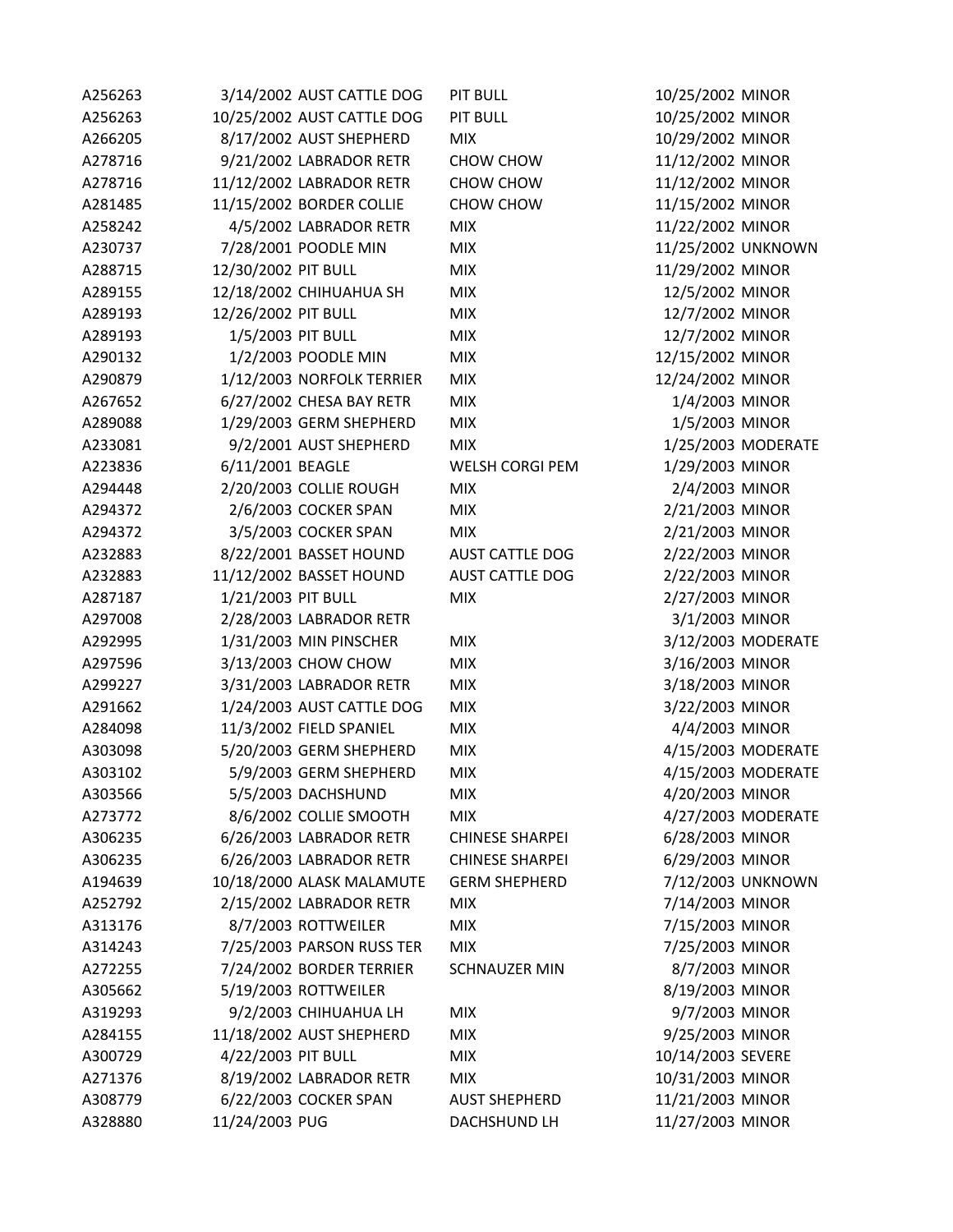| A298138 | 3/10/2003 BOXER           | <b>MIX</b>            | 12/3/2003 MINOR     |
|---------|---------------------------|-----------------------|---------------------|
| A331194 | 12/22/2003 CAIRN TERRIER  |                       | 12/9/2003 MINOR     |
| A320128 | 9/9/2003 SCHNAUZER MIN    | <b>MIX</b>            | 12/20/2003 MODERATE |
| A330587 | 12/21/2003 CATAHOULA      | <b>MIX</b>            | 12/27/2003 MINOR    |
| A299560 | 4/7/2003 BRITTANY         | <b>POINTER</b>        | 1/1/2004 UNKNOWN    |
| A332055 | 1/15/2004 QUEENSLAND HEEL | <b>ROTTWEILER</b>     | 1/16/2004 MINOR     |
| A332474 | 1/5/2004 QUEENSLAND HEEL  | <b>SCHNAUZER MIN</b>  | 1/20/2004 MINOR     |
| A335098 | 2/21/2004 ENG SPRNGR SPAN | <b>MIX</b>            | 1/24/2004 MINOR     |
| A335102 | 2/9/2004 ENG SPRNGR SPAN  | <b>MIX</b>            | 1/24/2004 MINOR     |
| A335107 | 2/18/2004 FLAT COAT RETR  | <b>MIX</b>            | 1/24/2004 MINOR     |
| A335931 | 3/2/2004 LABRADOR RETR    | <b>MIX</b>            | 1/31/2004 MINOR     |
| A329955 | 2/6/2004 LABRADOR RETR    | <b>MIX</b>            | 2/7/2004 MODERATE   |
| A336864 | 2/21/2004 BORDER COLLIE   | <b>MIX</b>            | 2/21/2004 MODERATE  |
| A280964 | 9/28/2002 PIT BULL        |                       | 2/25/2004 MINOR     |
| A271987 | 7/23/2002 GREAT DANE      | <b>MIX</b>            | 3/6/2004 MODERATE   |
| A292376 | 1/25/2003 LABRADOR RETR   | <b>MIX</b>            | 3/7/2004 MINOR      |
| A297474 | 5/22/2003 AUST SHEPHERD   | <b>MIX</b>            | 3/7/2004 MINOR      |
| A333819 | 1/23/2004 ROTTWEILER      | <b>LABRADOR RETR</b>  | 3/24/2004 MODERATE  |
| A337635 | 2/27/2004 DACHSHUND       | <b>MIX</b>            | 4/9/2004 MODERATE   |
| A324993 | 10/21/2003 PIT BULL       | <b>MIX</b>            | 4/12/2004 SEVERE    |
| A316897 | 9/4/2003 LABRADOR RETR    | <b>MIX</b>            | 4/13/2004 MINOR     |
| A299566 | 3/20/2003 COCKER SPAN     | <b>MIX</b>            | 5/13/2004 MINOR     |
| A299568 | 3/20/2003 COCKER SPAN     | <b>MIX</b>            | 5/13/2004 MINOR     |
| A346424 | 6/15/2004 CATAHOULA       | PIT BULL              | 5/20/2004 MINOR     |
| A349298 | 6/15/2004 CHIHUAHUA SH    | <b>MIX</b>            | 6/1/2004 UNKNOWN    |
| A314712 | 7/28/2003 GERM SHEPHERD   | <b>MIX</b>            | 7/2/2004 MINOR      |
| A358839 | 7/5/2007 PIT BULL         |                       | 8/13/2004 MINOR     |
| A217882 | 4/23/2001 LABRADOR RETR   | <b>MIX</b>            | 9/3/2004 MODERATE   |
| A272713 | 8/14/2002 ROTTWEILER      | <b>MIX</b>            | 9/3/2004 MINOR      |
| A190028 | 8/15/2000 AUST CATTLE DOG |                       | 9/8/2004 MINOR      |
| A358839 | 7/5/2007 PIT BULL         |                       | 9/13/2004 MINOR     |
| A215436 | 5/18/2001 LABRADOR RETR   | <b>PIT BULL</b>       | 10/7/2004 MINOR     |
| A299995 | 8/11/2010 BOXER           | <b>MIX</b>            | 10/9/2004 MINOR     |
| A300066 | 3/28/2003 AKITA           | <b>LABRADOR RETR</b>  | 10/19/2004 MINOR    |
| A242989 | 11/20/2001 LABRADOR RETR  | <b>COLLIE SMOOTH</b>  | 10/31/2004 SEVERE   |
| A339054 | 3/16/2004 BEARDED COLLIE  | <b>MIX</b>            | 11/20/2004 MODERATE |
| A339054 | 5/7/2004 BEARDED COLLIE   | <b>MIX</b>            | 11/20/2004 MODERATE |
| A361751 | 9/16/2004 PARSON RUSS TER | <b>MIX</b>            | 12/3/2004 MODERATE  |
| A288459 | 12/7/2002 GERM SHEPHERD   | <b>MIX</b>            | 12/4/2004 MODERATE  |
| A344545 | 5/3/2004 LABRADOR RETR    | <b>MIX</b>            | 12/5/2004 MINOR     |
| A344545 | 5/23/2004 LABRADOR RETR   | <b>MIX</b>            | 12/5/2004 MINOR     |
| A371085 | 12/7/2004 CHIHUAHUA SH    | <b>MIX</b>            | 12/8/2004 MODERATE  |
| A274300 | 8/9/2002 PIT BULL         | <b>MIX</b>            | 12/15/2004 MINOR    |
| A340355 | 4/9/2004 LABRADOR RETR    | <b>GREAT PYRENEES</b> | 12/15/2004 MINOR    |
| A340355 | 11/27/2004 LABRADOR RETR  | <b>GREAT PYRENEES</b> | 12/15/2004 MINOR    |
| A216839 | 4/25/2001 MASTIFF         | <b>MIX</b>            | 12/29/2004 MINOR    |
| A368997 | 12/6/2004 PIT BULL        | <b>MIX</b>            | 12/31/2004 MINOR    |
| A368969 | 1/8/2005 LABRADOR RETR    | <b>PIT BULL</b>       | 1/13/2005 MODERATE  |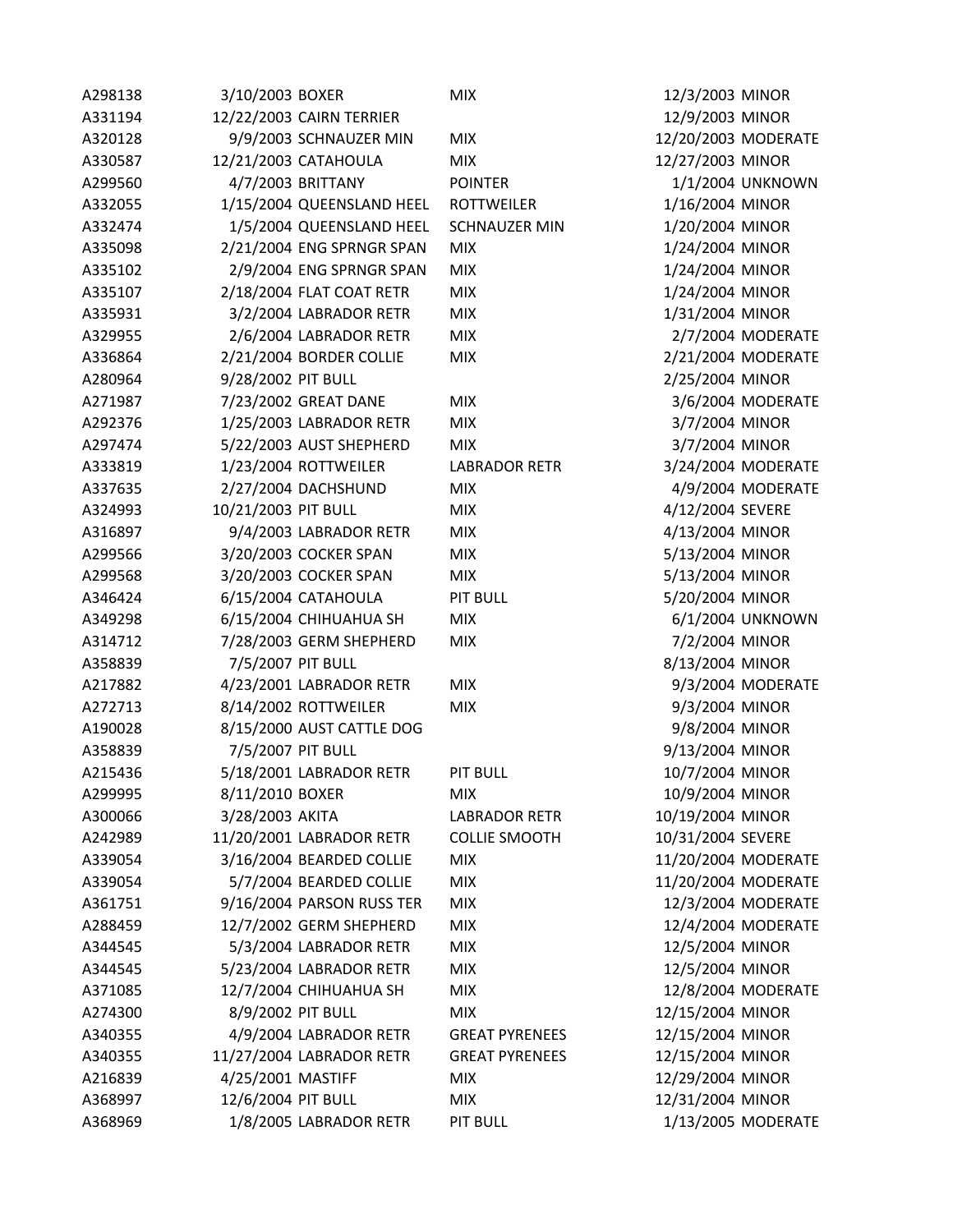| A370358 | 11/28/2004 BORDER COLLIE   | <b>MIX</b>           | 1/19/2005 MINOR                    |
|---------|----------------------------|----------------------|------------------------------------|
| A377638 | 2/26/2005 LABRADOR RETR    | <b>MIX</b>           | 2/2/2005 MINOR                     |
| A377639 | 2/4/2005 PARSON RUSS TER   | <b>MIX</b>           | 2/7/2005 MINOR                     |
| A380928 | 3/25/2005 COLLIE ROUGH     | <b>AKITA</b>         | 2/28/2005 MINOR                    |
| A380929 | 4/6/2005 AKITA             | <b>MIX</b>           | 2/28/2005 MINOR                    |
| A379780 | 3/7/2005 LABRADOR RETR     | <b>MIX</b>           | 3/8/2005 MINOR                     |
| A383222 | 4/11/2005 ROTTWEILER       | <b>MIX</b>           | 3/23/2005 MINOR                    |
| A337728 | 3/17/2004 SIBERIAN HUSKY   | CHOW CHOW            | 4/16/2005 MINOR                    |
| A254159 | 3/6/2002 DOBERMAN PINSCH   | <b>LABRADOR RETR</b> | 4/21/2005 MINOR                    |
| A300664 | 4/13/2003 AUST CATTLE DOG  | <b>MIX</b>           | 4/22/2005 MINOR                    |
| A255558 | 3/26/2002 AUST CATTLE DOG  | <b>MIX</b>           | 4/23/2005 MINOR                    |
| A372388 | 2/13/2005 ANATOL SHEPHERD  | <b>MIX</b>           | 4/23/2005 MINOR                    |
| A282530 | 10/12/2002 GERM SHEPHERD   | <b>MIX</b>           | 5/19/2005 MODERATE                 |
| A358853 | 9/13/2004 POINTER          | <b>MIX</b>           | 5/27/2005 MINOR                    |
| A391379 | 8/22/2005 CHIHUAHUA SH     | <b>MIX</b>           | 6/2/2005 MINOR                     |
| A388746 | 5/17/2005 LABRADOR RETR    | <b>MIX</b>           | 6/4/2005 MINOR                     |
| A388746 | 5/17/2005 LABRADOR RETR    | <b>MIX</b>           | 6/7/2005 MINOR                     |
| A393880 | 7/12/2005 CHIHUAHUA SH     | <b>BEAGLE</b>        | 6/26/2005 MINOR                    |
| A332028 | 12/28/2003 PARSON RUSS TER | <b>MIX</b>           | 6/28/2005 MINOR                    |
| A248685 | 1/9/2002 LABRADOR RETR     | <b>MIX</b>           | 7/19/2005 MINOR                    |
| A273226 | 7/31/2002 LABRADOR RETR    | <b>MIX</b>           | 8/3/2005 MODERATE                  |
| A396810 | 12/18/2005 FIELD SPANIEL   | <b>MIX</b>           | 8/4/2005 MINOR                     |
| A375569 | 1/30/2005 STAFFORDSHIRE    | <b>LABRADOR RETR</b> | 8/11/2005 MINOR                    |
| A403181 | 9/16/2005 CHOW CHOW        | <b>MIX</b>           | 8/27/2005 MINOR                    |
| A403723 | 9/9/2005 POINTER           |                      | 9/15/2005 MINOR                    |
| A329835 | 12/7/2003 LABRADOR RETR    | <b>MIX</b>           | 10/10/2005 MINOR                   |
| A375811 | 2/11/2005 PIT BULL         | <b>MIX</b>           | 10/30/2005 MINOR                   |
| A410146 | 11/20/2005 ROTTWEILER      | <b>MIX</b>           | 11/6/2005 MINOR                    |
| A407251 | 11/4/2005 PIT BULL         | <b>MIX</b>           | 11/7/2005 MINOR                    |
| A287123 | 12/28/2002 AUST CATTLE DOG | <b>MIX</b>           | 11/12/2005 MINOR                   |
| A289036 | 1/16/2003 DALMATIAN        | <b>MIX</b>           | 12/1/2005 MINOR                    |
| A394269 | 7/7/2005 BORDER COLLIE     | <b>AUST SHEPHERD</b> | 1/16/2006 SEVERE                   |
| A221591 | 6/12/2001 AUST SHEPHERD    | <b>MIX</b>           | 1/23/2006 UNKNOWN                  |
| A226550 | 6/23/2001 PEKINGESE        | WELSH CORGI PEM      | 2/3/2006 MODERATE                  |
| A414115 | 3/2/2006 PIT BULL          | <b>MIX</b>           | 2/17/2006 MINOR                    |
| A381019 | 3/14/2005 CHOW CHOW        | <b>MIX</b>           | 2/24/2006 MINOR                    |
| A420278 | 3/6/2006 ST BERNARD RGH    | <b>AUST SHEPHERD</b> | 3/13/2006 MINOR                    |
| A420278 | 4/4/2006 ST BERNARD RGH    | <b>AUST SHEPHERD</b> | 3/13/2006 MINOR                    |
| A420278 | 4/10/2006 ST BERNARD RGH   | <b>AUST SHEPHERD</b> | 3/13/2006 MINOR                    |
|         |                            |                      |                                    |
| A296561 | 3/14/2003 AUST CATTLE DOG  | <b>MIX</b>           | 3/14/2006 MINOR<br>3/15/2006 MINOR |
| A395585 | 7/12/2005 WELSH CORGI CAR  | <b>MIX</b>           |                                    |
| A423033 | 4/18/2006 PIT BULL         |                      | 3/18/2006 MINOR                    |
| A423138 | 6/24/2011 DACHSHUND        | <b>MIX</b>           | 3/19/2006 MINOR                    |
| A423155 | 8/16/2011 CHIHUAHUA SH     | <b>DACHSHUND</b>     | 3/19/2006 MODERATE                 |
| A383835 | 4/5/2005 PIT BULL          | <b>MIX</b>           | 3/20/2006 MINOR                    |
| A383835 | 4/5/2005 PIT BULL          | <b>MIX</b>           | 3/20/2006 MINOR                    |
| A415094 | 2/12/2006 LABRADOR RETR    | <b>MIX</b>           | 4/1/2006 MINOR                     |
| A190028 | 8/15/2000 AUST CATTLE DOG  |                      | 4/5/2006 MINOR                     |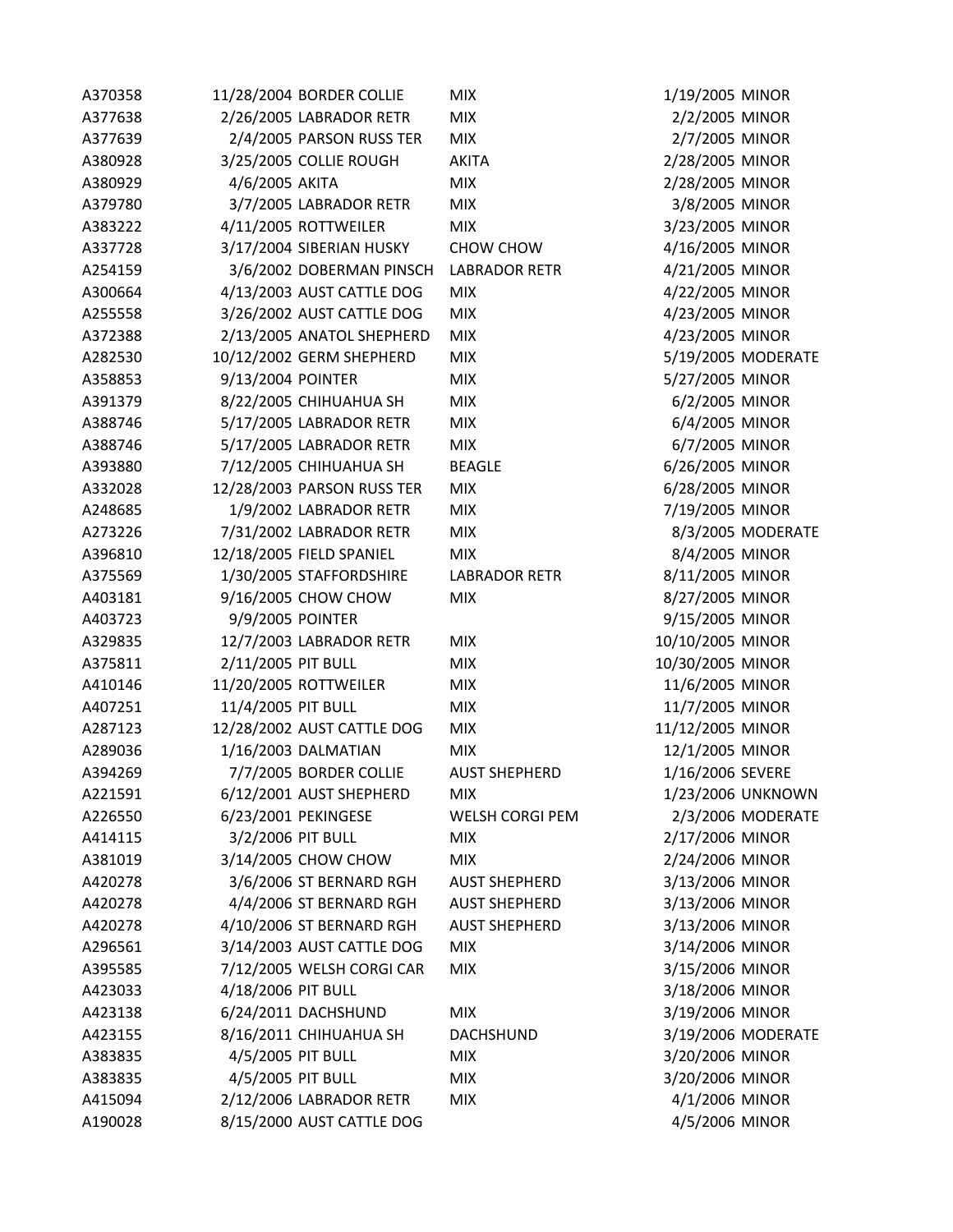| A296561 | 3/14/2003 AUST CATTLE DOG | <b>MIX</b>           |                     | 4/6/2006 UNKNOWN  |
|---------|---------------------------|----------------------|---------------------|-------------------|
| A364869 | 10/11/2004 AUST SHEPHERD  | <b>LABRADOR RETR</b> | 4/16/2006 MODERATE  |                   |
| A426190 | 5/4/2006 ALASK MALAMUTE   | <b>MIX</b>           | 4/23/2006 MINOR     |                   |
| A423961 | 4/21/2006 PIT BULL        |                      | 4/25/2006 MINOR     |                   |
| A421162 | 3/11/2006 LABRADOR RETR   | SIBERIAN HUSKY       |                     | 5/5/2006 MODERATE |
| A263668 | 5/21/2002 LABRADOR RETR   | <b>MIX</b>           | 5/27/2006 MINOR     |                   |
| A328720 | 11/22/2003 PIT BULL       | <b>MIX</b>           | 5/28/2006 MINOR     |                   |
| A318809 | 4/5/2004 GERM SHEPHERD    |                      | 6/2/2006 MINOR      |                   |
| A318809 | 12/29/2004 GERM SHEPHERD  |                      | 6/2/2006 MINOR      |                   |
| A413121 | 12/7/2005 LABRADOR RETR   | <b>MIX</b>           |                     | 6/2/2006 MODERATE |
| A433607 | 7/20/2006 LABRADOR RETR   | <b>MIX</b>           | 6/8/2006 MINOR      |                   |
| A432068 | 6/22/2006 GREAT PYRENEES  | <b>MIX</b>           | 6/11/2006 MINOR     |                   |
| A432068 | 6/12/2006 GREAT PYRENEES  | <b>MIX</b>           | 6/11/2006 MINOR     |                   |
| A430292 | 5/26/2006 LABRADOR RETR   |                      | 6/21/2006 MODERATE  |                   |
| A430292 | 6/18/2006 LABRADOR RETR   |                      | 6/21/2006 MODERATE  |                   |
| A430292 | 4/20/2007 LABRADOR RETR   |                      | 6/21/2006 MODERATE  |                   |
| A192017 | 9/12/2000 AUST SHEPHERD   | <b>MIX</b>           | 6/30/2006 MODERATE  |                   |
| A417211 | 1/25/2006 ENG BULLDOG     |                      |                     | 7/4/2006 MODERATE |
| A345110 | 5/5/2004 WELSH CORGI CAR  | <b>BORDER COLLIE</b> | 7/24/2006 MINOR     |                   |
| A436879 | 7/10/2006 BOSTON TERRIER  | <b>STAFFORDSHIRE</b> | 7/27/2006 MINOR     |                   |
| A408068 | 3/2/2006 GERM SHEPHERD    | <b>MIX</b>           | 8/3/2006 MINOR      |                   |
| A429076 | 7/27/2006 PIT BULL        | <b>MIX</b>           | 8/5/2006 MINOR      |                   |
| A436324 | 7/6/2006 PIT BULL         | <b>POINTER</b>       |                     | 8/9/2006 MODERATE |
| A441592 | 8/22/2006 SCHNAUZER MIN   |                      | 8/10/2006 MINOR     |                   |
| A375860 | 1/21/2005 BOXER           | <b>MIX</b>           | 8/12/2006 MODERATE  |                   |
| A375860 | 1/21/2005 BOXER           | <b>MIX</b>           | 8/12/2006 MODERATE  |                   |
| A408781 | 11/8/2005 GERM SHEPHERD   | <b>MIX</b>           | 8/12/2006 MODERATE  |                   |
| A408781 | 11/8/2005 GERM SHEPHERD   | <b>MIX</b>           | 8/12/2006 MODERATE  |                   |
| A438607 | 8/9/2006 LABRADOR RETR    |                      | 8/13/2006 MINOR     |                   |
| A438607 | 9/1/2006 LABRADOR RETR    |                      | 8/13/2006 MINOR     |                   |
| A422290 | 6/14/2010 PIT BULL        | <b>MIX</b>           | 8/15/2006 MINOR     |                   |
| A447416 | 10/9/2006 AUST CATTLE DOG | <b>MIX</b>           | 9/20/2006 MINOR     |                   |
| A448692 | 12/5/2006 AUST SHEPHERD   | <b>BORDER COLLIE</b> | 10/1/2006 MINOR     |                   |
| A232353 | 8/10/2001 ROTTWEILER      | <b>MIX</b>           | 10/4/2006 MINOR     |                   |
| A341172 | 4/24/2004 BASSET HOUND    | <b>MIX</b>           | 10/7/2006 MINOR     |                   |
| A341172 | 4/5/2004 BASSET HOUND     | <b>MIX</b>           | 10/7/2006 MINOR     |                   |
| A253021 | 2/19/2002 CATAHOULA       | <b>LABRADOR RETR</b> | 10/8/2006 MODERATE  |                   |
| A444109 | 8/31/2006 AUST CATTLE DOG | <b>MIX</b>           | 10/19/2006 MODERATE |                   |
| A414795 | 12/20/2005 BORDER TERRIER | <b>MIX</b>           | 10/21/2006 MODERATE |                   |
| A447851 | 11/21/2006 LABRADOR RETR  | <b>PIT BULL</b>      | 11/1/2006 MODERATE  |                   |
| A454596 | 12/15/2006 POINTER        | <b>LABRADOR RETR</b> | 11/28/2006 MINOR    |                   |
| A438397 | 7/27/2006 GOLDEN RETR     | <b>MIX</b>           | 12/3/2006 MINOR     |                   |
| A359972 | 9/3/2004 LABRADOR RETR    | <b>PIT BULL</b>      | 12/4/2006 MODERATE  |                   |
| A360042 | 9/1/2004 GERM SHEPHERD    | <b>MIX</b>           | 12/9/2006 MINOR     |                   |
| A360042 | 3/11/2005 GERM SHEPHERD   | <b>MIX</b>           | 12/9/2006 MINOR     |                   |
| A450029 | 11/2/2006 TOY FOX TERRIER | <b>MIX</b>           | 12/11/2006 MINOR    |                   |
| A164207 | 1/19/2000 SIBERIAN HUSKY  | <b>MIX</b>           | 12/20/2006 MINOR    |                   |
| A415452 | 1/6/2006 RAT TERRIER      | <b>MIX</b>           | 1/1/2007 MINOR      |                   |
|         |                           |                      |                     |                   |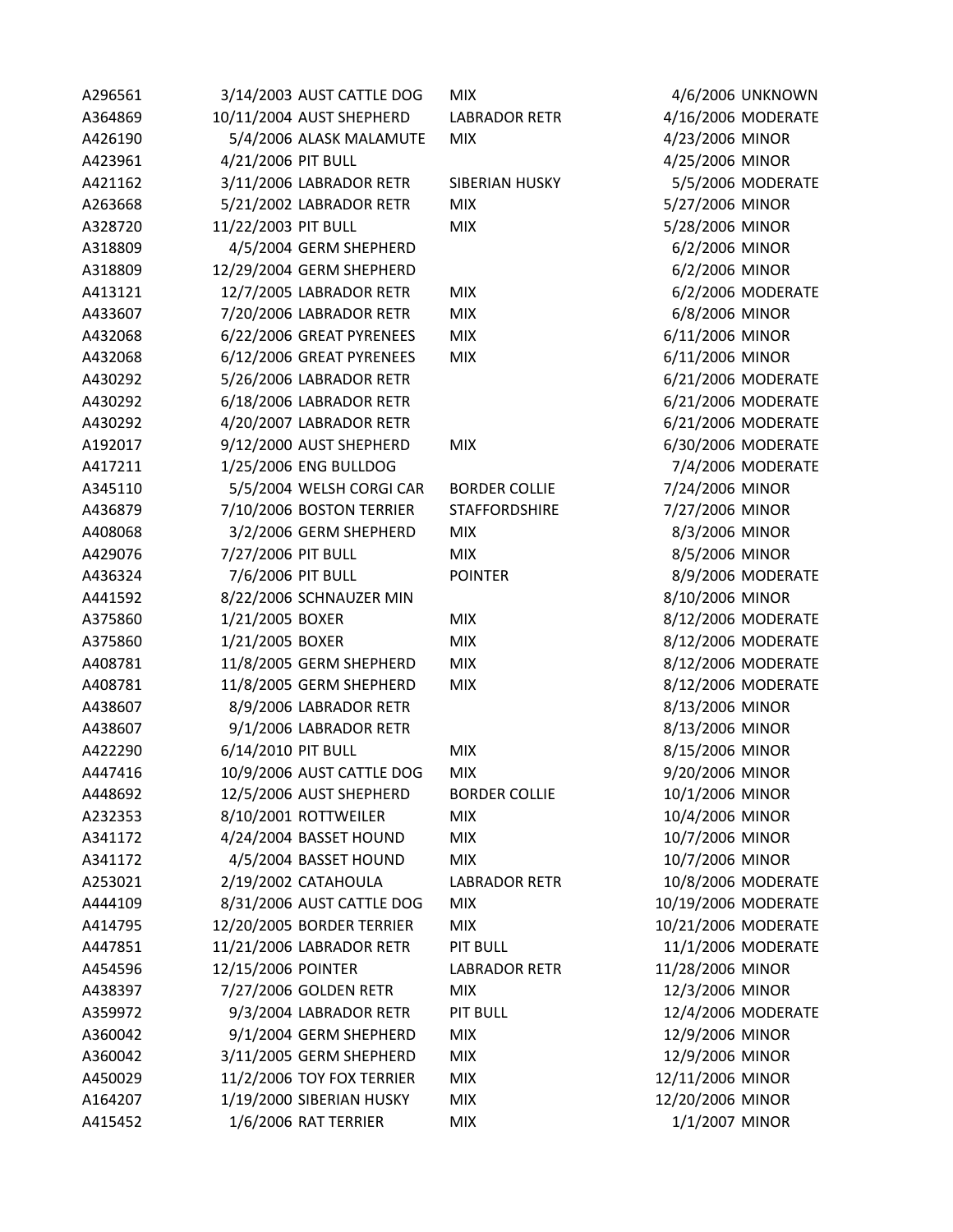| A216108 | 4/20/2001 AUST CATTLE DOG | <b>MIX</b>            | 1/4/2007 MINOR      |                    |
|---------|---------------------------|-----------------------|---------------------|--------------------|
| A347736 | 1/22/2009 LABRADOR RETR   | <b>GREAT PYRENEES</b> | 1/30/2007 MINOR     |                    |
| A457367 | 1/12/2007 LABRADOR RETR   | <b>MIX</b>            | 2/5/2007 MINOR      |                    |
| A457367 | 1/19/2007 LABRADOR RETR   | <b>MIX</b>            | 2/5/2007 MINOR      |                    |
| A338353 | 3/14/2004 BERNESE MTN DOG | <b>MIX</b>            | 2/6/2007 MINOR      |                    |
| A237907 | 10/6/2001 LABRADOR RETR   | <b>POINTER</b>        | 2/23/2007 MINOR     |                    |
| A463901 | 3/21/2007 FLAT COAT RETR  | <b>MIX</b>            |                     | 3/2/2007 MODERATE  |
| A363424 | 9/30/2004 LABRADOR RETR   | <b>MIX</b>            | 3/8/2007 MINOR      |                    |
| A463918 | 3/14/2007 CHIHUAHUA SH    | <b>MIX</b>            | 3/15/2007 MINOR     |                    |
| A368663 | 12/20/2004 PIT BULL       | <b>LABRADOR RETR</b>  | 3/16/2007 MINOR     |                    |
| A354593 | 7/23/2004 PIT BULL        | <b>BOXER</b>          | 3/17/2007 MINOR     |                    |
| A354593 | 7/23/2004 PIT BULL        | <b>BOXER</b>          |                     | 3/17/2007 UNKNOWN  |
| A466656 | 4/17/2007 CHOW CHOW       | <b>GERM SHEPHERD</b>  | 3/31/2007 MINOR     |                    |
| A451614 | 11/13/2006 LABRADOR RETR  | <b>MIX</b>            | 4/3/2007 MINOR      |                    |
| A410694 | 12/11/2005 LABRADOR RETR  | <b>MIX</b>            | 4/15/2007 MINOR     |                    |
| A455964 | 2/20/2007 PIT BULL        | <b>POINTER</b>        |                     | 4/15/2007 UNKNOWN  |
| A468720 | 4/30/2007 ANATOL SHEPHERD | <b>MIX</b>            | 4/17/2007 MINOR     |                    |
| A457922 | 2/2/2007 AKITA            | <b>LABRADOR RETR</b>  | 4/26/2007 MINOR     |                    |
| A457922 | 2/18/2007 AKITA           | <b>LABRADOR RETR</b>  | 4/26/2007 MINOR     |                    |
| A333728 | 1/18/2004 LABRADOR RETR   | <b>MIX</b>            | 5/2/2007 MINOR      |                    |
| A317491 | 9/5/2003 LABRADOR RETR    | <b>BOXER</b>          | 5/7/2007 MINOR      |                    |
| A467049 | 5/15/2007 PARSON RUSS TER | <b>MIX</b>            | 5/16/2007 MINOR     |                    |
| A467049 | 5/27/2007 PARSON RUSS TER | <b>MIX</b>            | 5/16/2007 MINOR     |                    |
| A466654 | 4/12/2007 DACHSHUND       | <b>MIX</b>            | 6/7/2007 MINOR      |                    |
| A460745 | 2/27/2007 AUST CATTLE DOG | <b>MIX</b>            | 6/26/2007 MINOR     |                    |
| A475080 | 6/16/2007 LHASA APSO      | <b>MIX</b>            | 6/29/2007 MINOR     |                    |
| A425441 | 4/24/2006 AUST SHEPHERD   | <b>GERM SHEPHERD</b>  | 6/30/2007 MINOR     |                    |
| A430658 | 5/23/2006 LABRADOR RETR   | <b>MASTIFF</b>        | 7/13/2007 MINOR     |                    |
| A466736 | 7/15/2007 LABRADOR RETR   | <b>MIX</b>            |                     | 7/18/2007 MODERATE |
| A475561 | 7/16/2007 LABRADOR RETR   | <b>MIX</b>            | 7/23/2007 MINOR     |                    |
| A408437 | 10/21/2005 CHIHUAHUA SH   | <b>ITAL GREYHOUND</b> | 8/26/2007 MINOR     |                    |
| A484578 | 11/10/2007 GERM SHEPHERD  | <b>BORDER COLLIE</b>  |                     | 8/31/2007 UNKNOWN  |
| A413986 | 1/10/2006 PIT BULL        | <b>MIX</b>            | 9/21/2007 MINOR     |                    |
| A464379 | 3/21/2007 BORDER COLLIE   | <b>BEAGLE</b>         | 10/6/2007 MINOR     |                    |
| A464379 | 3/21/2007 BORDER COLLIE   | <b>BEAGLE</b>         | 10/6/2007 MINOR     |                    |
| A489453 | 1/4/2008 PIT BULL         | <b>MIX</b>            | 10/8/2007 MINOR     |                    |
| A332187 | 1/9/2004 LABRADOR RETR    | <b>BORDER COLLIE</b>  | 10/10/2007 MINOR    |                    |
| A471963 | 5/29/2007 CATAHOULA       | <b>MIX</b>            | 10/21/2007 MINOR    |                    |
| A314711 | 7/28/2003 GERM SHEPHERD   | <b>MIX</b>            | 10/24/2007 MINOR    |                    |
| A332026 | 12/23/2003 BORDER COLLIE  | <b>MIX</b>            | 11/18/2007 MINOR    |                    |
| A466713 | 4/9/2007 GERM SHEPHERD    | <b>LABRADOR RETR</b>  | 11/18/2007 MINOR    |                    |
| A479928 | 8/7/2007 LABRADOR RETR    | <b>MIX</b>            | 11/23/2007 MINOR    |                    |
| A487649 | 12/6/2007 LABRADOR RETR   |                       | 11/24/2007 MODERATE |                    |
| A469163 | 5/20/2007 LABRADOR RETR   | <b>MIX</b>            | 11/30/2007 MINOR    |                    |
| A404922 | 9/25/2005 BORDER COLLIE   | <b>MIX</b>            |                     | 12/2/2007 MODERATE |
| A491011 | 11/7/2007 AMER ESKIMO     | <b>MIX</b>            | 12/9/2007 MINOR     |                    |
| A469336 | 5/8/2007 CHIHUAHUA SH     | <b>MIX</b>            | 12/13/2007 MINOR    |                    |
| A479554 | 8/15/2007 SIBERIAN HUSKY  |                       | 12/15/2007 MODERATE |                    |
|         |                           |                       |                     |                    |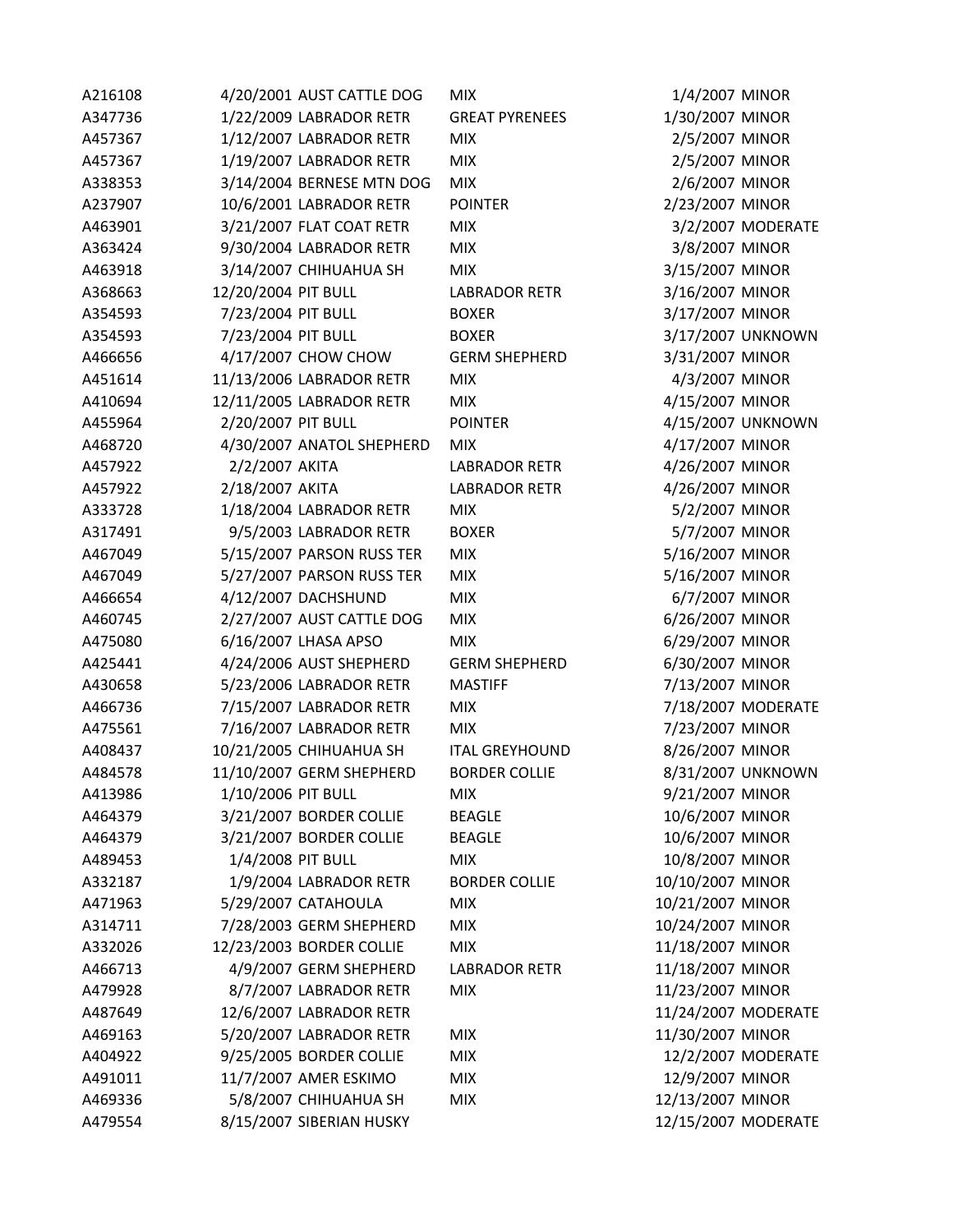| A492965 | 1/28/2008 PIT BULL         | <b>MIX</b>           | 12/17/2007 MINOR   |                    |
|---------|----------------------------|----------------------|--------------------|--------------------|
| A253021 | 2/19/2002 CATAHOULA        | <b>LABRADOR RETR</b> | 12/22/2007 MINOR   |                    |
| A495783 | 12/30/2008 PARSON RUSS TER | DALMATIAN            | 12/22/2007 MINOR   |                    |
| A495783 | 1/8/2008 PARSON RUSS TER   | <b>DALMATIAN</b>     | 12/22/2007 MINOR   |                    |
| A496823 | 3/9/2008 PIT BULL          | <b>MIX</b>           | 1/5/2008 MINOR     |                    |
| A419624 | 2/16/2006 PIT BULL         | <b>LABRADOR RETR</b> | 1/24/2008 MINOR    |                    |
| A498686 | 3/11/2008 LABRADOR RETR    | <b>POINTER</b>       | 2/6/2008 MINOR     |                    |
| A324700 | 10/18/2003 LABRADOR RETR   | <b>MIX</b>           |                    | 2/22/2008 MODERATE |
| A469336 | 5/8/2007 CHIHUAHUA SH      | <b>MIX</b>           | 3/7/2008 MINOR     |                    |
| A455026 | 12/12/2006 PIT BULL        | <b>LABRADOR RETR</b> | 3/9/2008 MINOR     |                    |
| A468176 | 4/29/2007 GERM SHEPHERD    | <b>MIX</b>           | 3/15/2008 MINOR    |                    |
| A494668 | 12/31/2007 LABRADOR RETR   | <b>GERM SHEPHERD</b> | 3/26/2008 MINOR    |                    |
| A481561 | 8/8/2007 AMER ESKIMO       |                      | 4/1/2008 MINOR     |                    |
| A335107 | 2/18/2004 FLAT COAT RETR   | <b>MIX</b>           |                    | 4/8/2008 MODERATE  |
| A507370 | 5/16/2008 DACHSHUND        |                      | 4/23/2008 MINOR    |                    |
| A509071 | 9/2/2008 CHIHUAHUA SH      | <b>MIX</b>           | 4/27/2008 MINOR    |                    |
| A504797 | 5/16/2008 LABRADOR RETR    | <b>MIX</b>           | 5/1/2008 MINOR     |                    |
| A504797 | 5/16/2008 LABRADOR RETR    | <b>MIX</b>           | 5/2/2008 MINOR     |                    |
| A506492 | 3/17/2009 MANCHESTER TERR  | <b>CHIHUAHUA SH</b>  | 5/3/2008 MINOR     |                    |
| A503149 | 4/7/2008 TIBETAN SPAN      | <b>MIX</b>           | 5/6/2008 MINOR     |                    |
| A455009 | 12/11/2006 DALMATIAN       | <b>MIX</b>           | 5/15/2008 MINOR    |                    |
| A361801 | 10/17/2004 ROTTWEILER      | <b>MIX</b>           | 6/7/2008 MINOR     |                    |
| A509097 | 6/3/2008 GERM SHEPHERD     | <b>MIX</b>           | 6/14/2008 MINOR    |                    |
| A467677 | 4/17/2007 BOXER            |                      | 7/4/2008 MINOR     |                    |
| A330640 | 12/10/2003 AUST CATTLE DOG | <b>PIT BULL</b>      | 7/6/2008 MINOR     |                    |
| A515115 | 8/1/2008 LABRADOR RETR     | <b>MIX</b>           | 7/19/2008 MINOR    |                    |
| A515333 | 8/4/2008 GERM SHEPHERD     | <b>LABRADOR RETR</b> | 7/19/2008 MINOR    |                    |
| A511799 | 6/23/2008 DACHSHUND        |                      | 7/22/2008 MINOR    |                    |
| A515789 | 7/23/2008 GERM SHEPHERD    | <b>MIX</b>           | 7/25/2008 MINOR    |                    |
| A515789 | 8/11/2008 GERM SHEPHERD    | <b>MIX</b>           | 7/25/2008 MINOR    |                    |
| A515860 | 7/15/2008 ENG COCKER SPAN  |                      | 7/27/2008 MINOR    |                    |
| A387663 | 6/26/2005 GERM SHEPHERD    | <b>MIX</b>           | 7/31/2008 MINOR    |                    |
| A390748 | 6/8/2005 BORDER COLLIE     | <b>MIX</b>           |                    | 8/9/2008 MODERATE  |
| A285707 | 11/13/2002 LABRADOR RETR   | <b>MIX</b>           |                    | 8/23/2008 MODERATE |
| A479128 | 7/31/2007 LABRADOR RETR    | <b>POINTER</b>       | 8/23/2008 MINOR    |                    |
| A479128 | 4/9/2008 LABRADOR RETR     | <b>POINTER</b>       | 8/23/2008 MINOR    |                    |
| A479128 | 10/7/2008 LABRADOR RETR    | <b>POINTER</b>       | 8/23/2008 MINOR    |                    |
| A487843 | 10/4/2007 AUST SHEPHERD    | <b>GERM SHEPHERD</b> | 9/1/2008 MINOR     |                    |
| A487843 | 3/23/2008 AUST SHEPHERD    | <b>GERM SHEPHERD</b> | 9/1/2008 MINOR     |                    |
| A518912 | 8/20/2008 WELSH CORGI CAR  | <b>MIX</b>           | 9/17/2008 MINOR    |                    |
| A462365 | 3/29/2007 ROTTWEILER       |                      |                    | 9/22/2008 MODERATE |
| A465011 | 3/25/2007 LABRADOR RETR    | <b>GERM SHEPHERD</b> | 9/28/2008 MINOR    |                    |
| A508627 | 5/9/2008 PIT BULL          | <b>MIX</b>           | 9/29/2008 MINOR    |                    |
| A497444 | 1/25/2008 LABRADOR RETR    | <b>MIX</b>           |                    | 10/3/2008 MODERATE |
| A522857 | 9/29/2008 DACHSHUND        |                      | 10/12/2008 MINOR   |                    |
| A464260 | 3/19/2007 BORDER COLLIE    | <b>MIX</b>           | 10/16/2008 MINOR   |                    |
| A524994 | 10/29/2008 PEKINGESE       | <b>MIX</b>           | 10/16/2008 UNKNOWN |                    |
| A449899 | 10/24/2006 LABRADOR RETR   | <b>MIX</b>           | 11/8/2008 MINOR    |                    |
|         |                            |                      |                    |                    |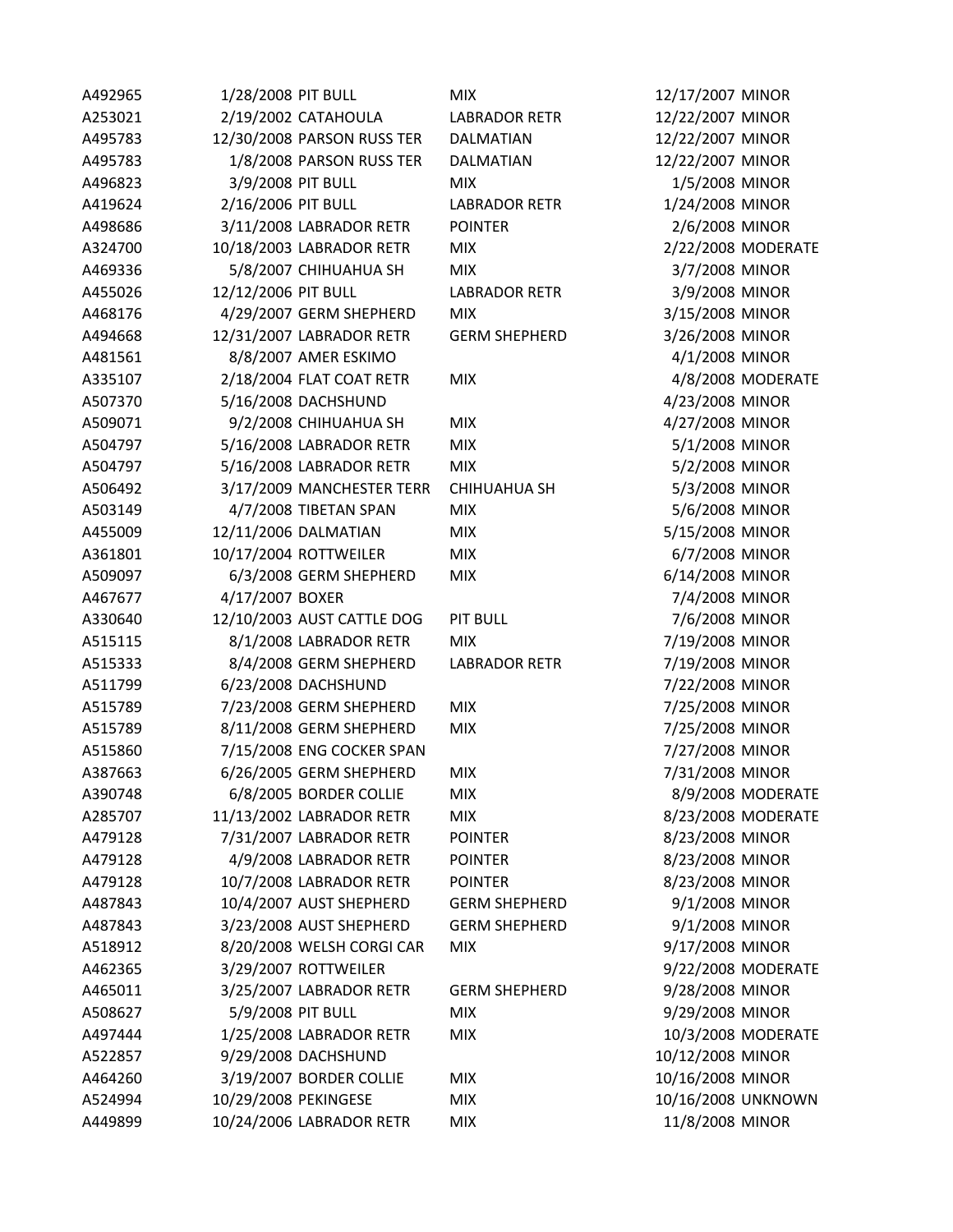| A500071 | 3/17/2008 PIT BULL |                            | <b>MIX</b>             | 11/10/2008 MINOR    |                    |
|---------|--------------------|----------------------------|------------------------|---------------------|--------------------|
| A163761 | 3/11/2000 MALTESE  |                            |                        | 11/11/2008 MINOR    |                    |
| A427814 |                    | 5/3/2006 SIBERIAN HUSKY    | <b>MIX</b>             | 11/12/2008 MINOR    |                    |
| A427814 |                    | 11/7/2006 SIBERIAN HUSKY   | <b>MIX</b>             | 11/12/2008 MINOR    |                    |
| A303482 |                    | 4/28/2003 WEIMARANER       | <b>MIX</b>             | 11/16/2008 MINOR    |                    |
| A168069 |                    | 4/13/2000 LABRADOR RETR    | <b>GOLDEN RETR</b>     | 11/24/2008 MINOR    |                    |
| A479221 | 7/26/2007 PIT BULL |                            | <b>MIX</b>             | 11/24/2008 MINOR    |                    |
| A473204 |                    | 6/17/2007 ROTTWEILER       |                        | 11/25/2008 MODERATE |                    |
| A473204 |                    | 9/15/2008 ROTTWEILER       |                        | 11/25/2008 MODERATE |                    |
| A448278 |                    | 10/15/2006 AUST CATTLE DOG | <b>LABRADOR RETR</b>   | 11/28/2008 MINOR    |                    |
| A428483 |                    | 5/4/2006 BASSET HOUND      | <b>MIX</b>             | 11/30/2008 MINOR    |                    |
| A303482 |                    | 4/28/2003 WEIMARANER       | <b>MIX</b>             | 12/7/2008 MINOR     |                    |
| A529684 |                    | 12/27/2008 RAT TERRIER     | <b>MIX</b>             | 12/11/2008 MINOR    |                    |
| A530559 | 12/19/2008 POINTER |                            | PIT BULL               | 12/18/2008 MINOR    |                    |
| A530587 | 12/21/2008 BOXER   |                            | <b>MIX</b>             | 1/5/2009 MINOR      |                    |
| A530587 | 1/26/2009 BOXER    |                            | <b>MIX</b>             | 1/5/2009 MINOR      |                    |
| A291305 |                    | 1/9/2003 PARSON RUSS TER   | <b>MIX</b>             |                     | 1/8/2009 MODERATE  |
| A532022 |                    | 1/9/2009 AUST SHEPHERD     | <b>MIX</b>             | 1/11/2009 MINOR     |                    |
| A532022 |                    | 1/22/2009 AUST SHEPHERD    | <b>MIX</b>             | 1/11/2009 MINOR     |                    |
| A531443 |                    | 1/4/2009 PARSON RUSS TER   |                        | 1/25/2009 MINOR     |                    |
| A534716 | 12/26/2010 SAMOYED |                            | CHOW CHOW              |                     | 2/4/2009 MODERATE  |
| A505291 |                    | 4/19/2008 CATAHOULA        | <b>LABRADOR RETR</b>   | 2/6/2009 MINOR      |                    |
| A534927 |                    | 6/23/2009 AUST CATTLE DOG  | <b>MIX</b>             | 2/8/2009 MINOR      |                    |
| A535224 |                    | 3/13/2009 BORDER COLLIE    | <b>MIX</b>             |                     | 2/12/2009 MODERATE |
| A527668 |                    | 2/26/2009 LABRADOR RETR    |                        | 2/15/2009 MINOR     |                    |
|         |                    |                            |                        |                     |                    |
| A532683 | 1/22/2009 PIT BULL |                            | <b>LABRADOR RETR</b>   | 2/15/2009 MINOR     |                    |
| A533607 |                    | 1/30/2009 SC WHEAT TERR    | LHASA APSO             | 2/17/2009 MINOR     |                    |
| A506477 |                    | 4/29/2008 AUST SHEPHERD    | <b>GERM SHEPHERD</b>   | 2/25/2009 MINOR     |                    |
| A536244 | 3/22/2009 PIT BULL |                            | <b>MIX</b>             | 2/26/2009 MINOR     |                    |
| A536244 | 4/7/2009 PIT BULL  |                            | <b>MIX</b>             | 2/26/2009 MINOR     |                    |
| A192017 |                    | 9/12/2000 AUST SHEPHERD    | <b>MIX</b>             | 3/15/2009 SEVERE    |                    |
| A538134 |                    | 5/28/2011 LABRADOR RETR    | <b>MIX</b>             | 3/20/2009 MINOR     |                    |
| A538467 | 4/1/2009 PIT BULL  |                            | <b>MIX</b>             | 3/21/2009 MINOR     |                    |
| A538467 | 4/1/2009 PIT BULL  |                            | <b>MIX</b>             | 3/21/2009 MINOR     |                    |
| A524194 | 8/1/2009 HARRIER   |                            | <b>MIX</b>             | 3/24/2009 MINOR     |                    |
| A524194 | 11/5/2008 HARRIER  |                            | <b>MIX</b>             | 3/24/2009 MINOR     |                    |
| A524194 | 3/11/2009 HARRIER  |                            | <b>MIX</b>             | 3/24/2009 MINOR     |                    |
| A266862 | 6/21/2002 PIT BULL |                            | <b>LABRADOR RETR</b>   | 4/5/2009 MINOR      |                    |
| A176374 |                    | 5/16/2000 SIBERIAN HUSKY   | <b>MIX</b>             | 4/8/2009 MINOR      |                    |
| A489017 | 11/5/2007 PIT BULL |                            | <b>MIX</b>             | 4/16/2009 MINOR     |                    |
| A332476 |                    | 1/6/2004 QUEENSLAND HEEL   | <b>SCHNAUZER MIN</b>   | 4/26/2009 MINOR     |                    |
| A332187 |                    | 1/9/2004 LABRADOR RETR     | <b>BORDER COLLIE</b>   | 4/30/2009 MINOR     |                    |
| A531066 |                    | 5/29/2009 COLLIE ROUGH     | <b>WELSH CORGI CAR</b> | 5/7/2009 MINOR      |                    |
| A531066 |                    | 12/23/2008 COLLIE ROUGH    | WELSH CORGI CAR        | 5/7/2009 MINOR      |                    |
| A540809 |                    | 6/20/2009 AUST SHEPHERD    | <b>BORDER COLLIE</b>   | 5/8/2009 MINOR      |                    |
| A366032 |                    | 10/20/2004 LABRADOR RETR   | <b>GERM SHEPHERD</b>   | 5/11/2009 MINOR     |                    |
| A492321 |                    | 12/27/2007 LABRADOR RETR   | <b>MIX</b>             |                     | 5/14/2009 MODERATE |
| A300664 |                    | 4/13/2003 AUST CATTLE DOG  | <b>MIX</b>             |                     | 5/17/2009 MODERATE |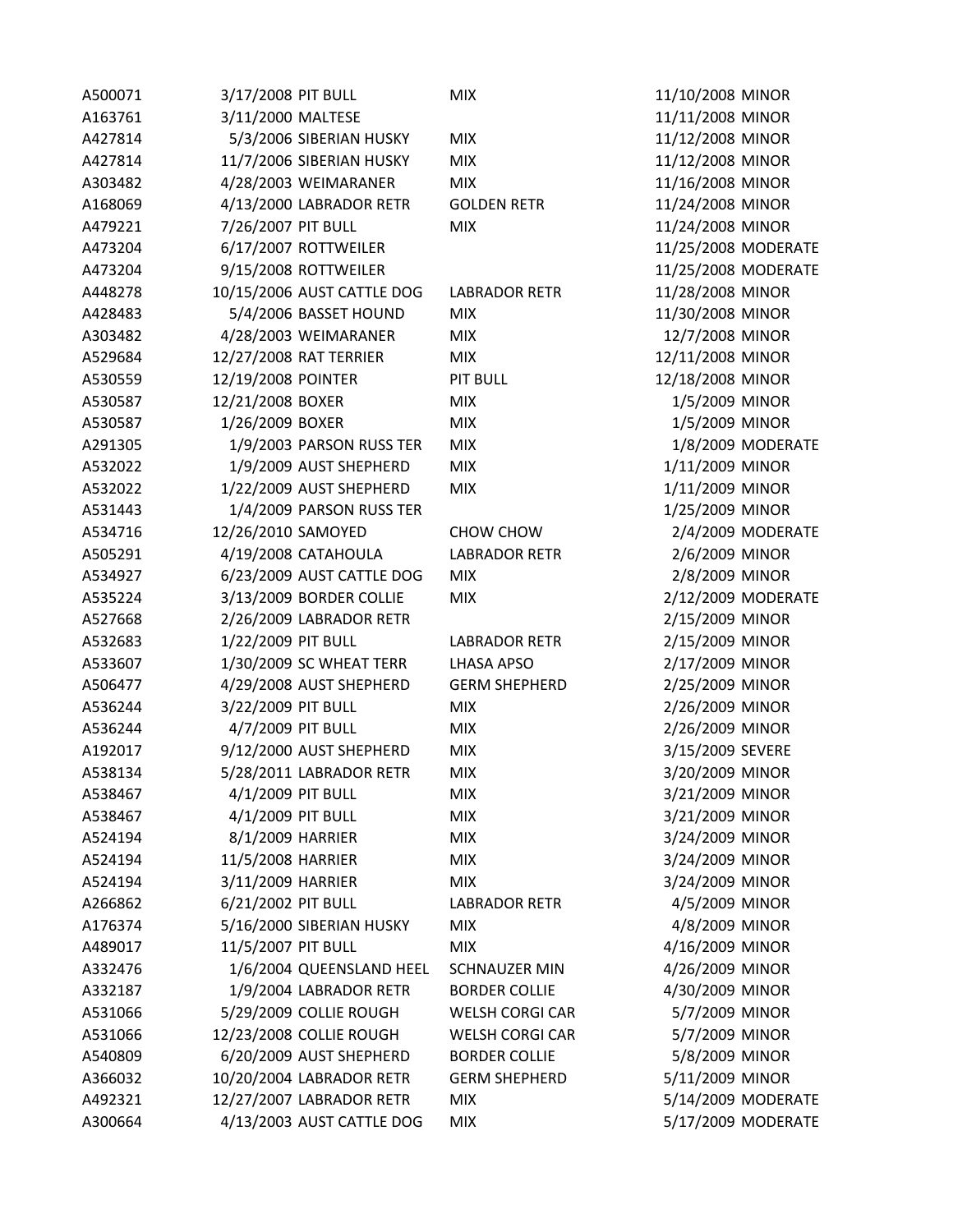| A500066 |                    | 2/19/2008 AUST CATTLE DOG              |                       |             |
|---------|--------------------|----------------------------------------|-----------------------|-------------|
| A536631 | 6/11/2009 PIT BULL |                                        | <b>MIX</b>            |             |
| A536872 |                    | 8/1/2009 LABRADOR RETR                 | <b>BEAGLE</b>         |             |
| A372412 | 12/23/2004 BEAGLE  |                                        | <b>MIX</b>            |             |
| A546764 |                    | 5/17/2010 GREAT PYRENEES               | <b>MIX</b>            |             |
| A534949 | 3/15/2009 PIT BULL |                                        | <b>MIX</b>            |             |
| A536720 | 3/26/2009 POINTER  |                                        | <b>MIX</b>            |             |
| A536720 | 7/12/2009 POINTER  |                                        | <b>MIX</b>            |             |
| A547417 |                    | 7/23/2009 MANCHESTER TERR              | <b>MIX</b>            |             |
| A547593 |                    | 7/1/2009 POODLE MIN                    |                       |             |
| A494170 |                    | 12/21/2007 GERM SHEPHERD               | <b>MIX</b>            |             |
| A529256 |                    | 11/15/2010 ROTTWEILER                  |                       |             |
| A547752 |                    | 9/23/2009 PLOTT HOUND                  | <b>PIT BULL</b>       |             |
| A547754 | 8/30/2009 BOXER    |                                        | <b>MIX</b>            |             |
| A547754 | 9/17/2009 BOXER    |                                        | <b>MIX</b>            |             |
| A549221 |                    | 8/6/2009 LABRADOR RETR                 | <b>MIX</b>            |             |
| A480083 |                    | 8/7/2007 GERM SHEPHERD                 | <b>MIX</b>            |             |
| A550760 |                    | 8/15/2009 RAT TERRIER                  |                       |             |
| A542681 | 9/3/2009 PIT BULL  |                                        | <b>MIX</b>            |             |
| A537131 |                    | 4/9/2009 LABRADOR RETR                 | <b>MIX</b>            |             |
| A552429 |                    | 8/31/2009 CHIHUAHUA LH                 | <b>MIX</b>            |             |
| A542681 | 9/3/2009 PIT BULL  |                                        | <b>MIX</b>            |             |
| A380300 |                    | 3/3/2005 AUST SHEPHERD                 |                       |             |
| A429828 |                    | 5/16/2006 GERM SHEPHERD ALASK MALAMUTE |                       |             |
| A554624 |                    | 9/20/2009 TR WALKER HOUND CATAHOULA    |                       |             |
| A554624 |                    | 9/20/2009 TR WALKER HOUND              | <b>CATAHOULA</b>      |             |
| A545912 | 10/7/2009 PIT BULL |                                        | <b>BOXER</b>          |             |
| A553274 | 9/28/2009 PIT BULL |                                        | <b>MIX</b>            |             |
| A553274 | 9/28/2009 PIT BULL |                                        | <b>MIX</b>            |             |
| A553274 | 9/28/2009 PIT BULL |                                        | <b>MIX</b>            |             |
| A429987 |                    | 5/24/2006 LABRADOR RETR                | <b>MIX</b>            | 1(          |
| A505851 |                    | 7/18/2008 LABRADOR RETR                | <b>MIX</b>            | 1:          |
| A505851 |                    | 4/15/2008 LABRADOR RETR                | <b>MIX</b>            | $1^{\circ}$ |
| A370022 |                    | 11/22/2004 LABRADOR RETR               | <b>PIT BULL</b>       | $1^{\circ}$ |
| A330948 |                    | 12/13/2003 FINNISH SPITZ               |                       | 1:          |
| A562857 |                    | 12/26/2009 DACHSHUND                   |                       | 1.          |
| A545396 | 12/31/2009 HARRIER |                                        | <b>MIX</b>            | 1.          |
| A545396 | 8/8/2009 HARRIER   |                                        | <b>MIX</b>            | 1.          |
| A528296 |                    | 1/22/2009 GOLDEN RETR                  | <b>COCKER SPAN</b>    | 1.          |
| A528296 |                    | 11/30/2008 GOLDEN RETR                 | <b>COCKER SPAN</b>    | 1.          |
| A562125 |                    | 12/12/2009 CHIHUAHUA SH                | <b>MIX</b>            |             |
| A553788 | 3/22/2011 PIT BULL |                                        |                       |             |
| A470068 |                    | 5/10/2007 GERM SHEPHERD                | <b>MIX</b>            |             |
| A564858 |                    | 2/16/2010 GERM SHEPHERD                | <b>MIX</b>            |             |
| A429166 |                    | 5/15/2006 BOSTON TERRIER               | <b>MIX</b>            |             |
| A505044 |                    | 4/12/2008 LABRADOR RETR                | <b>MIX</b>            |             |
| A468150 |                    | 4/20/2007 AUST SHEPHERD                | <b>GREAT PYRENEES</b> |             |
| A468150 |                    | 4/12/2008 AUST SHEPHERD                | <b>GREAT PYRENEES</b> |             |

5/26/2009 MINOR 5/31/2009 MINOR 6/7/2009 MINOR 6/16/2009 MINOR 6/16/2009 MINOR 6/21/2009 MINOR 6/26/2009 MINOR 6/26/2009 MINOR 6/26/2009 MINOR 7/2/2009 MINOR 7/12/2009 SEVERE 7/13/2009 MODERATE 7/14/2009 MINOR 7/14/2009 MINOR 7/14/2009 MINOR 7/19/2009 MINOR 7/28/2009 MODERATE 8/2/2009 MINOR 8/11/2009 MINOR 8/12/2009 MINOR 8/15/2009 MINOR 8/23/2009 MINOR 8/31/2009 MINOR 9/2/2009 MINOR 9/5/2009 MINOR 9/5/2009 MINOR 9/25/2009 MINOR 10/1/2009 MINOR 10/3/2009 MINOR 10/5/2009 MINOR 0/10/2009 MINOR 1/11/2009 MINOR 1/11/2009 MINOR 1/16/2009 MINOR 1/30/2009 MINOR 2/13/2009 MINOR 2/20/2009 MINOR 2/20/2009 MINOR 2/29/2009 MODERATE 2/29/2009 MODERATE 1/10/2010 MINOR 1/12/2010 MINOR 1/25/2010 MINOR 1/30/2010 MINOR 2/2/2010 MODERATE 2/5/2010 MINOR 2/23/2010 UNKNOWN 2/23/2010 UNKNOWN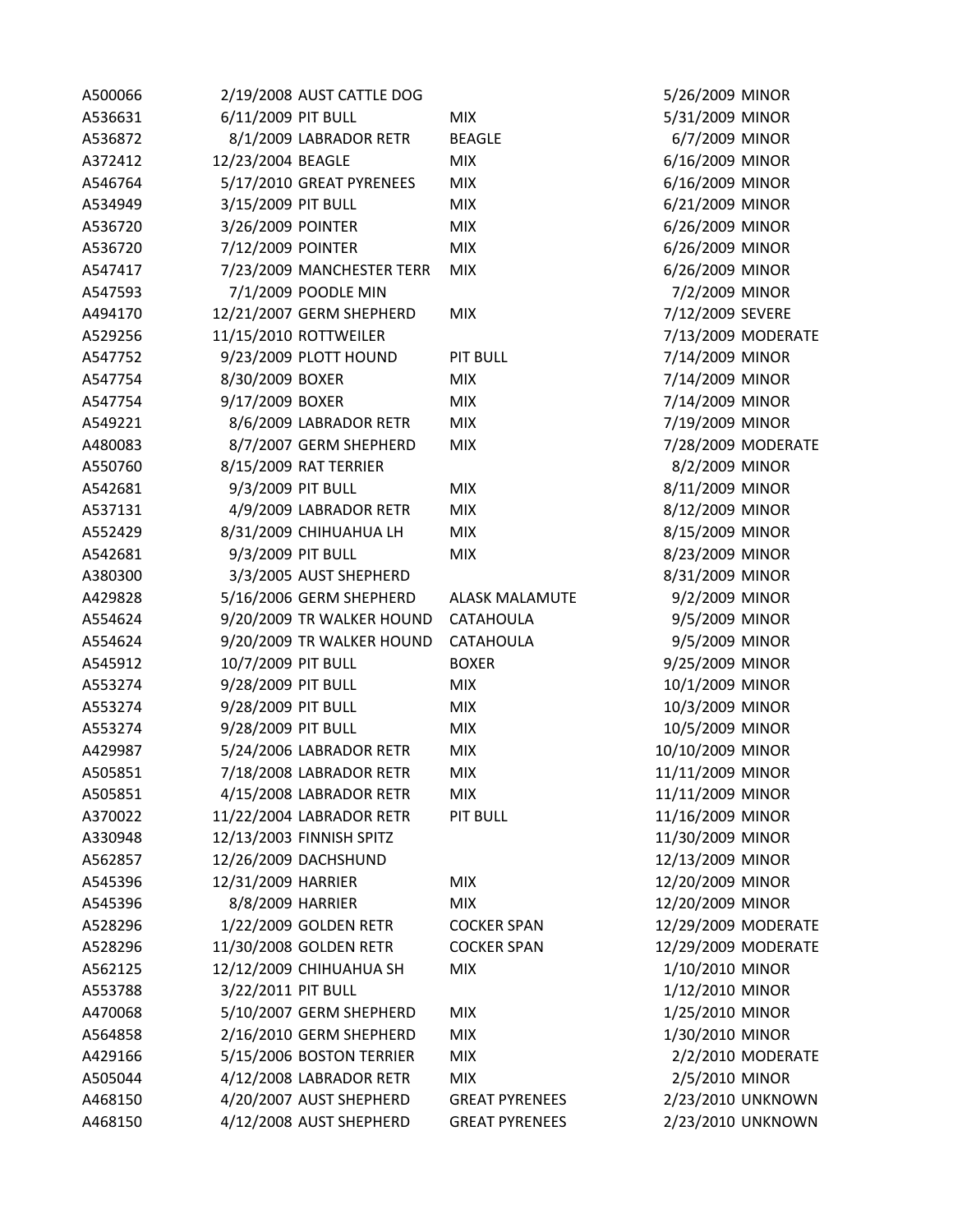| A468150 |                    | 11/22/2009 AUST SHEPHERD   | <b>GREAT PYRENEES</b>  |                 | 2/23/2010 UNKNOWN  |
|---------|--------------------|----------------------------|------------------------|-----------------|--------------------|
| A568045 |                    | 3/26/2010 BORDER TERRIER   | <b>CHIHUAHUA SH</b>    | 3/6/2010 MINOR  |                    |
| A567926 |                    | 3/22/2010 QUEENSLAND HEEL  | <b>MIX</b>             | 3/8/2010 MINOR  |                    |
| A568413 |                    | 5/1/2010 BORDER COLLIE     | <b>MIX</b>             | 3/11/2010 MINOR |                    |
| A567067 |                    | 3/22/2010 ROTTWEILER       | <b>GERM SHEPHERD</b>   | 3/25/2010 MINOR |                    |
| A408247 |                    | 10/20/2005 SCHNAUZER MIN   | <b>MIX</b>             |                 | 3/27/2010 MODERATE |
| A569671 |                    | 4/8/2010 AUST CATTLE DOG   | <b>MIX</b>             |                 | 3/27/2010 MODERATE |
| A448541 |                    | 10/24/2006 LABRADOR RETR   | <b>MIX</b>             |                 | 3/28/2010 MODERATE |
| A448541 |                    | 10/24/2006 LABRADOR RETR   | <b>MIX</b>             |                 | 3/28/2010 MODERATE |
| A567409 |                    | 3/5/2010 MANCHESTER TERR   | DACHSHUND              | 4/2/2010 MINOR  |                    |
| A567472 | 3/28/2010 PIT BULL |                            |                        |                 | 4/24/2010 MODERATE |
| A372170 |                    | 12/21/2004 LABRADOR RETR   | <b>MIX</b>             | 5/8/2010 MINOR  |                    |
| A556528 |                    | 10/1/2009 LABRADOR RETR    | <b>CHINESE SHARPEI</b> | 5/9/2010 MINOR  |                    |
| A553162 |                    | 9/14/2009 LABRADOR RETR    | PIT BULL               | 5/13/2010 MINOR |                    |
| A573901 |                    | 8/23/2010 CATAHOULA        | <b>LABRADOR RETR</b>   | 5/17/2010 MINOR |                    |
| A573901 |                    | 6/14/2010 CATAHOULA        | <b>LABRADOR RETR</b>   | 5/17/2010 MINOR |                    |
| A574382 |                    | 7/7/2010 CHIHUAHUA SH      | <b>MIX</b>             | 5/20/2010 MINOR |                    |
| A537320 |                    | 3/17/2009 LABRADOR RETR    | <b>PIT BULL</b>        |                 | 5/23/2010 MODERATE |
| A532073 | 1/9/2009 MALTESE   |                            |                        | 6/15/2010 MINOR |                    |
| A576816 |                    | 6/29/2010 BULL TERRIER     | <b>MIX</b>             | 6/15/2010 MINOR |                    |
| A419784 |                    | 2/13/2006 ROTTWEILER       | <b>MIX</b>             |                 | 6/20/2010 MODERATE |
| A419784 |                    | 2/13/2006 ROTTWEILER       | <b>MIX</b>             |                 | 6/20/2010 MODERATE |
| A519644 | 8/31/2008 PIT BULL |                            | <b>LABRADOR RETR</b>   | 6/30/2010 MINOR |                    |
| A538771 |                    | 4/3/2009 ITAL GREYHOUND    | <b>RAT TERRIER</b>     | 6/30/2010 MINOR |                    |
| A564396 |                    | 1/17/2010 SWED VALLHUND    | <b>MIX</b>             |                 | 7/3/2010 UNKNOWN   |
| A561165 |                    | 11/29/2009 FOX TERR SMOOTH | <b>MIX</b>             | 7/7/2010 MINOR  |                    |
| A579614 |                    | 8/1/2010 CHIHUAHUA SH      | <b>MIX</b>             | 7/14/2010 MINOR |                    |
| A446689 |                    | 9/21/2006 CHOW CHOW        | <b>GERM SHEPHERD</b>   |                 | 7/16/2010 MODERATE |
| A569593 |                    | 4/6/2010 REDBONE HOUND     | <b>MIX</b>             |                 | 7/18/2010 MODERATE |
| A569593 |                    | 4/6/2010 REDBONE HOUND     | <b>MIX</b>             | 7/18/2010 MINOR |                    |
| A573237 | 6/24/2010 PIT BULL |                            | <b>MIX</b>             | 7/22/2010 MINOR |                    |
| A429987 |                    | 5/24/2006 LABRADOR RETR    | <b>MIX</b>             | 7/23/2010 MINOR |                    |
| A515547 |                    | 7/22/2008 CHIHUAHUA SH     |                        |                 | 7/24/2010 MODERATE |
| A568517 |                    | 9/1/2010 LABRADOR RETR     | <b>MIX</b>             | 7/28/2010 MINOR |                    |
| A578616 |                    | 8/16/2010 AUST CATTLE DOG  | <b>PIT BULL</b>        | 8/1/2010 MINOR  |                    |
| A534384 |                    | 2/15/2009 RHOD RIDGEBACK   | <b>MIX</b>             | 8/6/2010 MINOR  |                    |
| A581662 |                    | 8/26/2010 DACHSHUND        |                        | 8/10/2010 MINOR |                    |
| A582056 |                    | 8/27/2010 CHIHUAHUA SH     | <b>MIX</b>             |                 | 8/15/2010 UNKNOWN  |
| A582125 |                    | 9/1/2010 CHIHUAHUA SH      | <b>MIX</b>             | 8/16/2010 MINOR |                    |
| A582180 |                    | 9/5/2010 DACHSHUND         |                        | 8/17/2010 MINOR |                    |
| A564905 |                    | 4/29/2011 GERM SHEPHERD    | <b>LABRADOR RETR</b>   |                 | 8/26/2010 MODERATE |
| A480083 |                    | 8/7/2007 GERM SHEPHERD     | <b>MIX</b>             |                 | 8/29/2010 MODERATE |
| A543381 |                    | 11/12/2011 LABRADOR RETR   | <b>MIX</b>             | 9/1/2010 MINOR  |                    |
| A543381 |                    | 11/12/2011 LABRADOR RETR   | <b>MIX</b>             | 9/1/2010 MINOR  |                    |
| A364526 |                    | 10/16/2004 CHOW CHOW       | <b>MIX</b>             | 9/4/2010 MINOR  |                    |
| A529770 |                    | 12/5/2008 DACHSHUND        | <b>MIX</b>             |                 | 9/7/2010 MODERATE  |
| A565632 |                    | 3/3/2010 AUST CATTLE DOG   | <b>GERM SHEPHERD</b>   |                 | 9/18/2010 MODERATE |
| A569973 |                    | 4/8/2010 JACK RUSS TERR    | <b>PUG</b>             | 9/20/2010 MINOR |                    |
|         |                    |                            |                        |                 |                    |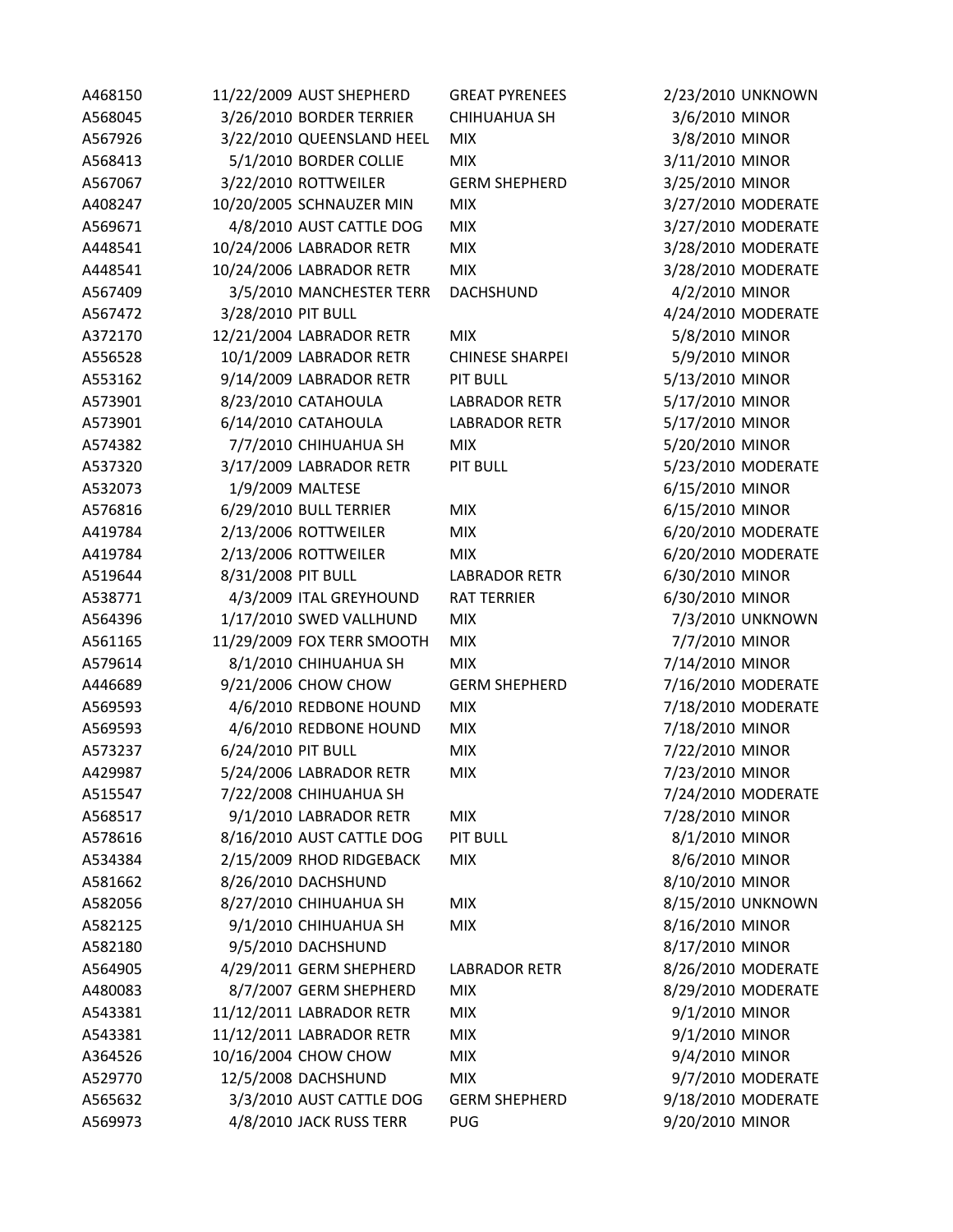| A569973 | 3/12/2011 JACK RUSS TERR  | <b>PUG</b>            | 9/20/2010 MINOR     |
|---------|---------------------------|-----------------------|---------------------|
| A585579 | 10/10/2010 RAT TERRIER    | <b>MIX</b>            | 9/26/2010 MINOR     |
| A585198 | 10/23/2010 LABRADOR RETR  | <b>MIX</b>            | 10/3/2010 MINOR     |
| A355462 | 8/4/2004 BOXER            | <b>PIT BULL</b>       | 10/3/2010 MODERATE  |
| A579161 | 7/26/2010 PIT BULL        |                       | 10/3/2010 MODERATE  |
| A582410 | 12/4/2010 CHOW CHOW       | <b>GOLDEN RETR</b>    | 10/4/2010 MINOR     |
| A445477 | 9/23/2006 LABRADOR RETR   | <b>PIT BULL</b>       | 10/9/2010 MODERATE  |
| A585993 | 11/24/2010 LABRADOR RETR  | <b>MIX</b>            | 10/13/2010 MINOR    |
| A585993 | 11/1/2010 LABRADOR RETR   | <b>MIX</b>            | 10/13/2010 MINOR    |
| A380320 | 3/1/2005 LABRADOR RETR    | <b>MIX</b>            | 10/15/2010 SEVERE   |
| A564008 | 1/8/2010 LABRADOR RETR    | <b>MIX</b>            | 10/21/2010 MODERATE |
| A212366 | 3/14/2001 PIT BULL        | <b>MIX</b>            | 10/24/2010 MODERATE |
| A587626 | 11/6/2010 HAVANESE        | <b>MIX</b>            | 10/25/2010 MINOR    |
| A570243 | 5/3/2010 POODLE TOY       |                       | 10/26/2010 MINOR    |
| A570243 | 4/26/2010 POODLE TOY      |                       | 10/26/2010 MINOR    |
| A470679 | 6/8/2007 BORDER COLLIE    | <b>MIX</b>            | 10/27/2010 MODERATE |
| A419822 | 3/7/2006 KEESHOND         | <b>MIX</b>            | 11/2/2010 MODERATE  |
| A419822 | 1/22/2007 KEESHOND        | <b>MIX</b>            | 11/2/2010 MODERATE  |
| A419822 | 10/13/2009 KEESHOND       | <b>MIX</b>            | 11/2/2010 MODERATE  |
| A586690 | 11/3/2010 GERM SHEPHERD   |                       | 11/3/2010 MODERATE  |
| A582410 | 12/4/2010 CHOW CHOW       | <b>GOLDEN RETR</b>    | 11/7/2010 MODERATE  |
| A550398 | 8/24/2009 ANATOL SHEPHERD | <b>MIX</b>            | 11/8/2010 MINOR     |
| A585700 | 1/23/2011 PIT BULL        | <b>MIX</b>            | 11/15/2010 MINOR    |
| A585700 | 10/2/2010 PIT BULL        | <b>MIX</b>            | 11/15/2010 MINOR    |
| A585951 | 10/8/2010 PIT BULL        |                       | 11/17/2010 MINOR    |
| A554494 | 11/29/2010 GOLDEN RETR    |                       | 11/17/2010 MINOR    |
| A589144 | 12/15/2010 CHOW CHOW      | <b>MIX</b>            | 11/19/2010 MINOR    |
| A357903 | 8/13/2004 LABRADOR RETR   | <b>MIX</b>            | 11/23/2010 MODERATE |
| A589672 | 9/11/2011 BASENJI         | <b>MIX</b>            | 11/28/2010 MODERATE |
| A481561 | 8/8/2007 AMER ESKIMO      |                       | 12/11/2010 MODERATE |
| A587050 | 11/15/2010 AUST KELPIE    | <b>PIT BULL</b>       | 12/12/2010 MINOR    |
| A234986 | 9/6/2001 LABRADOR RETR    | <b>WELSH TERRIER</b>  | 12/17/2010 MINOR    |
| A468176 | 4/29/2007 GERM SHEPHERD   | <b>MIX</b>            | 12/25/2010 MINOR    |
| A590894 | 1/9/2011 CHIHUAHUA SH     | <b>MIX</b>            | 12/27/2010 MODERATE |
| A533777 | 2/3/2009 LABRADOR RETR    | <b>MIX</b>            | 12/28/2010 MINOR    |
| A515503 | 9/12/2008 LABRADOR RETR   | <b>MIX</b>            | 1/1/2011 MINOR      |
| A591252 | 2/9/2011 PIT BULL         | <b>FRENCH BULLDOG</b> | 1/2/2011 MINOR      |
| A447671 | 10/2/2006 CATAHOULA       | <b>MIX</b>            | 1/3/2011 SEVERE     |
| A510495 | 6/11/2008 HARRIER         | <b>LABRADOR RETR</b>  | 1/9/2011 MODERATE   |
| A590684 | 1/22/2011 CHIHUAHUA SH    | <b>MIX</b>            | 1/11/2011 MODERATE  |
| A590684 | 12/30/2010 CHIHUAHUA SH   | <b>MIX</b>            | 1/11/2011 MODERATE  |
| A591224 | 1/12/2011 PIT BULL        | <b>MIX</b>            | 1/12/2011 MODERATE  |
| A589421 | 12/4/2010 GERM SHEPHERD   |                       | 1/13/2011 MODERATE  |
| A591962 | 2/14/2011 PIT BULL        |                       | 1/14/2011 MINOR     |
| A591686 | 1/15/2011 AMERICAN STAFF  | <b>BORDER COLLIE</b>  | 1/16/2011 MODERATE  |
| A335107 | 2/18/2004 FLAT COAT RETR  | <b>MIX</b>            | 1/19/2011 SEVERE    |
| A369551 | 11/15/2004 BORDER COLLIE  | <b>MIX</b>            | 1/19/2011 SEVERE    |
| A438688 | 7/21/2006 DACHSHUND WH    | <b>MIX</b>            | 1/22/2011 MINOR     |
|         |                           |                       |                     |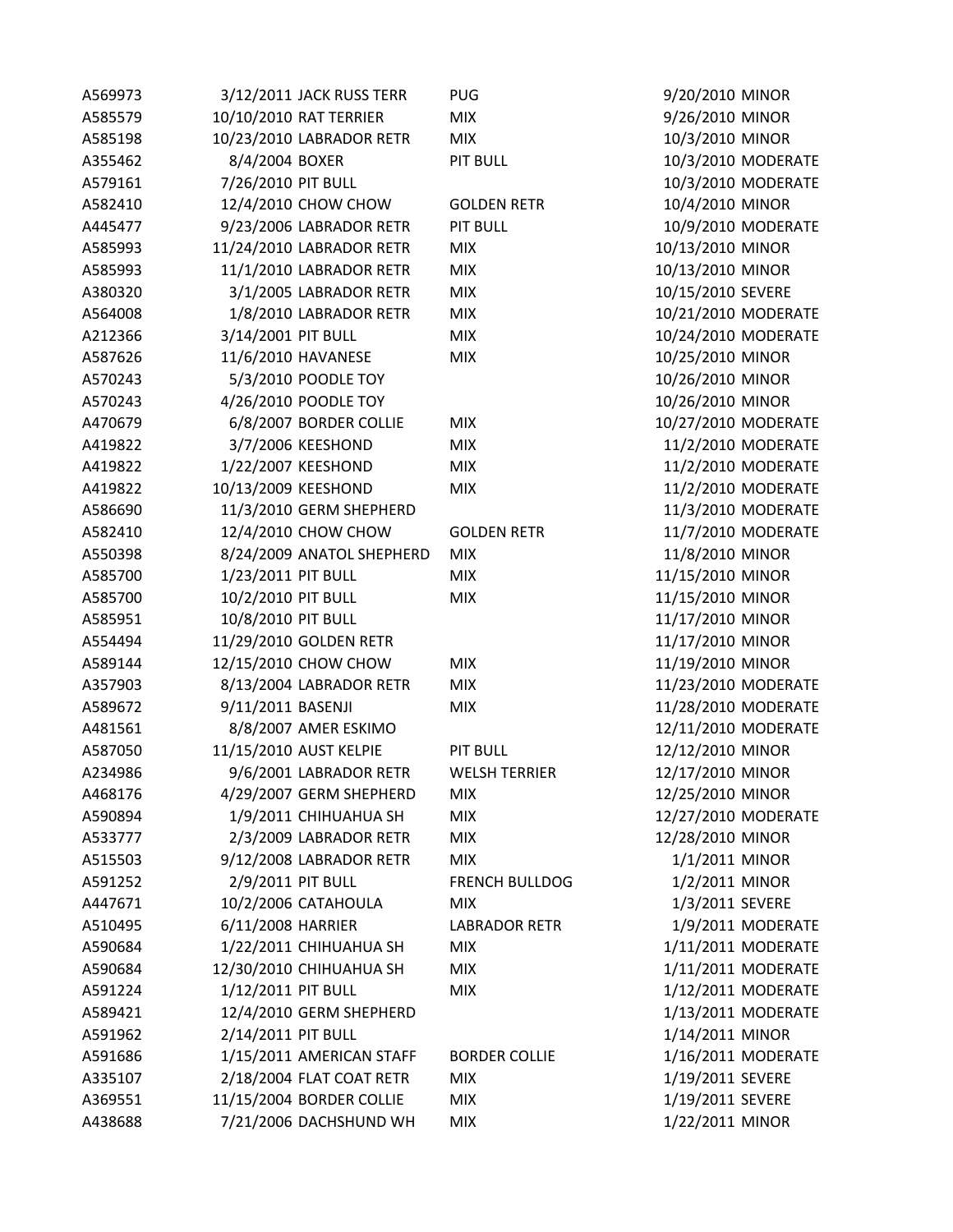| A438688 |                     | 2/5/2011 DACHSHUND WH      | <b>MIX</b>             | 1/22/2011 MINOR |                    |
|---------|---------------------|----------------------------|------------------------|-----------------|--------------------|
| A592657 |                     | 2/5/2011 CHIHUAHUA SH      | <b>MIX</b>             |                 | 1/23/2011 MODERATE |
| A524754 | 9/4/2009 PIT BULL   |                            | <b>MIX</b>             |                 | 1/30/2011 MODERATE |
| A276665 |                     | 9/13/2002 CATAHOULA        | <b>MIX</b>             | 2/4/2011 MINOR  |                    |
| A587874 |                     | 11/1/2010 LABRADOR RETR    | <b>MIX</b>             | 2/6/2011 MINOR  |                    |
| A587874 |                     | 2/28/2011 LABRADOR RETR    | <b>MIX</b>             | 2/6/2011 MINOR  |                    |
| A592954 |                     | 2/25/2011 CHIHUAHUA SH     | <b>MIX</b>             |                 | 2/6/2011 MODERATE  |
| A584540 |                     | 10/30/2010 GERM SHEPHERD   | CHOW CHOW              | 2/7/2011 MINOR  |                    |
| A584540 |                     | 5/8/2011 GERM SHEPHERD     | CHOW CHOW              | 2/7/2011 MINOR  |                    |
| A567116 | 5/17/2010 PIT BULL  |                            | <b>MIX</b>             | 2/11/2011 MINOR |                    |
| A586625 | 10/18/2010 PIT BULL |                            |                        | 2/13/2011 MINOR |                    |
| A593398 |                     | 3/5/2011 LABRADOR RETR     | <b>MIX</b>             | 2/20/2011 MINOR |                    |
| A592872 |                     | 2/14/2011 ANATOL SHEPHERD  | <b>MIX</b>             |                 | 2/25/2011 MODERATE |
| A591252 | 2/9/2011 PIT BULL   |                            | <b>FRENCH BULLDOG</b>  | 2/27/2011 MINOR |                    |
| A568123 |                     | 3/16/2010 CHIHUAHUA SH     | <b>MIX</b>             | 3/7/2011 MINOR  |                    |
| A589342 | 4/27/2011 PIT BULL  |                            | <b>MIX</b>             | 3/7/2011 MINOR  |                    |
| A594898 |                     | 7/9/2011 AUST KELPIE       | <b>LABRADOR RETR</b>   | 3/7/2011 MINOR  |                    |
| A594906 |                     | 3/23/2011 ROTTWEILER       | <b>MIX</b>             |                 | 3/8/2011 MODERATE  |
| A593405 | 3/10/2011 PIT BULL  |                            | <b>MIX</b>             | 3/11/2011 MINOR |                    |
| A595352 |                     | 4/1/2011 DACHSHUND         |                        |                 | 3/14/2011 UNKNOWN  |
| A413121 |                     | 12/7/2005 LABRADOR RETR    | <b>MIX</b>             |                 | 3/15/2011 MODERATE |
| A568770 |                     | 3/23/2010 SHETLD SHEEPDOG  | <b>MIX</b>             | 3/16/2011 MINOR |                    |
| A595469 |                     | 4/8/2011 CHIHUAHUA SH      | <b>MIX</b>             | 3/18/2011 MINOR |                    |
| A412315 |                     | 11/29/2005 CHOW CHOW       | <b>FLAT COAT RETR</b>  | 3/19/2011 MINOR |                    |
| A480657 |                     | 4/23/2011 DOGO ARGENTINO   | <b>MIX</b>             |                 | 3/19/2011 MODERATE |
| A596027 | 4/6/2011 PIT BULL   |                            |                        | 3/22/2011 MINOR |                    |
| A176692 |                     | 5/5/2000 LABRADOR RETR     | <b>MIX</b>             |                 | 3/23/2011 MODERATE |
| A522813 |                     | 9/27/2008 CHIHUAHUA SH     | <b>MIX</b>             | 3/25/2011 MINOR |                    |
| A595920 |                     | 4/9/2011 ROTTWEILER        | <b>MIX</b>             | 3/27/2011 MINOR |                    |
| A298761 |                     | 3/14/2003 LABRADOR RETR    | <b>MIX</b>             |                 | 4/1/2011 MODERATE  |
| A591855 |                     | 1/30/2011 CATAHOULA        | <b>MIX</b>             | 4/3/2011 MINOR  |                    |
| A552657 | 6/9/2011 BOXER      |                            | <b>MIX</b>             |                 | 4/4/2011 MODERATE  |
| A596782 |                     | 4/25/2011 DACHSHUND        | <b>MIX</b>             | 4/8/2011 MINOR  |                    |
| A349399 |                     | 6/24/2004 LABRADOR RETR    | <b>QUEENSLAND HEEL</b> | 4/18/2011 MINOR |                    |
| A533530 |                     | 1/30/2009 DACHSHUND        |                        | 4/21/2011 MINOR |                    |
| A598167 |                     | 5/5/2011 POODLE MIN        | <b>SCHNAUZER MIN</b>   | 4/23/2011 MINOR |                    |
| A599330 |                     | 5/12/2011 BORDER TERRIER   | <b>LHASA APSO</b>      | 4/28/2011 MINOR |                    |
| A599449 |                     | 5/15/2011 COCKER SPAN      | <b>MIX</b>             | 4/29/2011 MINOR |                    |
| A529952 | 12/20/2008 PIT BULL |                            | <b>MIX</b>             | 4/29/2011 MINOR |                    |
| A588650 |                     | 11/18/2010 CAIRN TERRIER   | <b>MIX</b>             | 5/1/2011 MINOR  |                    |
| A389479 |                     | 5/23/2005 BORDER TERRIER   | <b>MIX</b>             | 5/3/2011 MINOR  |                    |
| A599953 |                     | 5/18/2011 BOSTON TERRIER   |                        |                 | 5/4/2011 MODERATE  |
| A492468 |                     | 11/27/2007 DOBERMAN PINSCH | <b>MIX</b>             | 5/4/2011 MINOR  |                    |
| A591406 |                     | 1/18/2011 CHIHUAHUA SH     | <b>MIX</b>             | 5/6/2011 MINOR  |                    |
| A599871 |                     | 5/8/2011 AUST SHEPHERD     |                        | 5/8/2011 MINOR  |                    |
| A599871 |                     | 5/21/2011 AUST SHEPHERD    |                        | 5/8/2011 MINOR  |                    |
| A446689 |                     | 9/21/2006 CHOW CHOW        | <b>GERM SHEPHERD</b>   | 5/8/2011 MINOR  |                    |
| A600751 |                     | 5/28/2011 LABRADOR RETR    |                        | 5/9/2011 MINOR  |                    |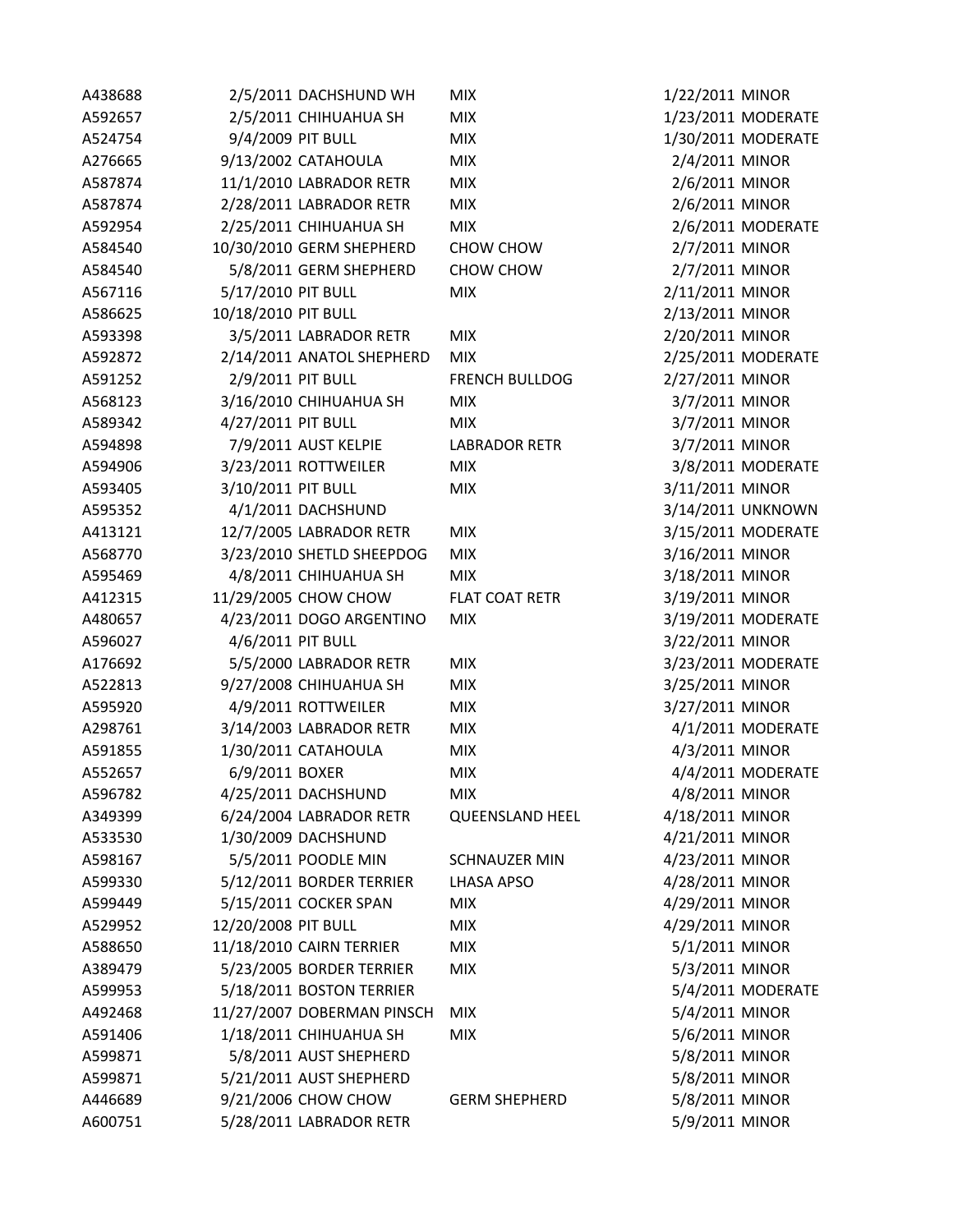| A496563 | 1/12/2008 LABRADOR RETR   | <b>GERM SHEPHERD</b>  | 5/10/2011 MINOR    |
|---------|---------------------------|-----------------------|--------------------|
| A601107 | 6/13/2011 DACHSHUND       | CHIHUAHUA SH          | 5/15/2011 MODERATE |
| A596803 | 4/29/2011 PIT BULL        | <b>MIX</b>            | 5/23/2011 MODERATE |
| A602447 | 6/12/2011 YORKSHIRE TERR  |                       | 5/30/2011 MINOR    |
| A587210 | 6/18/2011 GERM SHEPHERD   |                       | 5/31/2011 MODERATE |
| A601753 | 6/17/2011 GERM SHEPHERD   | SIBERIAN HUSKY        | 6/2/2011 MINOR     |
| A580126 | 8/2/2010 AUST SHEPHERD    | <b>MIX</b>            | 6/13/2011 MODERATE |
| A603646 | 6/24/2011 TOY FOX TERRIER | <b>MIX</b>            | 6/16/2011 UNKNOWN  |
| A594514 | 6/7/2011 PIT BULL         | <b>MIX</b>            | 6/19/2011 MODERATE |
| A428941 | 5/10/2006 PARSON RUSS TER | <b>MIX</b>            | 6/19/2011 MINOR    |
| A538262 | 3/30/2009 DACHSHUND       | <b>MIX</b>            | 6/26/2011 UNKNOWN  |
| A538262 | 4/10/2009 DACHSHUND       | <b>MIX</b>            | 6/26/2011 UNKNOWN  |
| A595761 | 3/30/2011 AMER BULLDOG    | <b>MIX</b>            | 6/27/2011 MODERATE |
| A605108 | 10/12/2011 LABRADOR RETR  | <b>PIT BULL</b>       | 7/1/2011 UNKNOWN   |
| A605054 | 7/18/2011 PIT BULL        | <b>MIX</b>            | 7/2/2011 MODERATE  |
| A604250 | 7/3/2011 GERM SHEPHERD    |                       | 7/5/2011 MINOR     |
| A606143 | 7/28/2011 RAT TERRIER     | <b>MIX</b>            | 7/16/2011 MINOR    |
| A606143 | 7/28/2011 RAT TERRIER     | <b>MIX</b>            | 7/17/2011 MODERATE |
| A606455 | 12/13/2011 CHIHUAHUA SH   | <b>MIX</b>            | 7/21/2011 MINOR    |
| A607208 | 8/8/2011 COLLIE SMOOTH    | <b>AUST KELPIE</b>    | 7/22/2011 MINOR    |
| A605929 | 8/8/2011 RHOD RIDGEBACK   | <b>LABRADOR RETR</b>  | 7/27/2011 MINOR    |
| A605929 | 7/21/2011 RHOD RIDGEBACK  | <b>LABRADOR RETR</b>  | 7/27/2011 MINOR    |
| A606909 | 8/11/2011 CHIHUAHUA SH    | <b>RAT TERRIER</b>    | 7/27/2011 MINOR    |
| A312139 | 8/14/2011 RAT TERRIER     | <b>MIX</b>            | 7/27/2011 MINOR    |
| A596364 | 4/7/2011 LABRADOR RETR    | <b>MIX</b>            | 7/31/2011 MINOR    |
| A596364 | 8/20/2011 LABRADOR RETR   | <b>MIX</b>            | 7/31/2011 MINOR    |
| A596364 | 7/31/2011 LABRADOR RETR   | <b>MIX</b>            | 7/31/2011 MINOR    |
| A567954 | 3/27/2010 CATAHOULA       | <b>BOXER</b>          | 8/2/2011 MINOR     |
| A607365 | 8/29/2011 HARRIER         | <b>MIX</b>            | 8/4/2011 MINOR     |
| A602296 | 9/24/2011 STAFFORDSHIRE   | <b>MIX</b>            | 8/5/2011 MINOR     |
| A595352 | 4/1/2011 DACHSHUND        |                       | 8/9/2011 MODERATE  |
| A572307 | 5/10/2010 LABRADOR RETR   | <b>MIX</b>            | 8/10/2011 MINOR    |
| A332973 | 1/27/2004 SIBERIAN HUSKY  | <b>MIX</b>            | 8/10/2011 MINOR    |
| A531544 | 1/5/2009 LABRADOR RETR    | <b>MIX</b>            | 8/11/2011 MINOR    |
| A567954 | 3/27/2010 CATAHOULA       | <b>BOXER</b>          | 8/11/2011 SEVERE   |
| A608198 | 9/18/2011 VIZSLA          | <b>BLUE LACY</b>      | 8/18/2011 MINOR    |
| A608198 | 10/1/2011 VIZSLA          | <b>BLUE LACY</b>      | 8/18/2011 MINOR    |
| A608280 | 9/1/2011 LABRADOR RETR    | <b>MIX</b>            | 8/20/2011 MINOR    |
| A585183 | 9/10/2011 CAIRN TERRIER   | <b>MIX</b>            | 8/23/2011 MINOR    |
| A577859 | 7/8/2010 CHIHUAHUA SH     | <b>MIX</b>            | 8/24/2011 MODERATE |
| A604212 | 12/20/2011 LABRADOR RETR  | <b>MIX</b>            | 8/25/2011 MINOR    |
| A608606 | 9/29/2011 ALASK MALAMUTE  | <b>MIX</b>            | 8/25/2011 MINOR    |
| A585183 | 9/10/2011 CAIRN TERRIER   | <b>MIX</b>            | 8/29/2011 MINOR    |
| A606930 | 9/25/2011 PIT BULL        | <b>MIX</b>            | 8/31/2011 MODERATE |
| A609211 | 10/21/2011 GREAT DANE     | <b>LABRADOR RETR</b>  | 9/4/2011 MINOR     |
| A606126 | 11/25/2011 LABRADOR RETR  | <b>AMERICAN STAFF</b> | 9/8/2011 MINOR     |
| A609984 | 10/27/2011 BRITTANY       | <b>MIX</b>            | 9/16/2011 MODERATE |
| A608198 | 9/18/2011 VIZSLA          | <b>BLUE LACY</b>      | 9/18/2011 MINOR    |
|         |                           |                       |                    |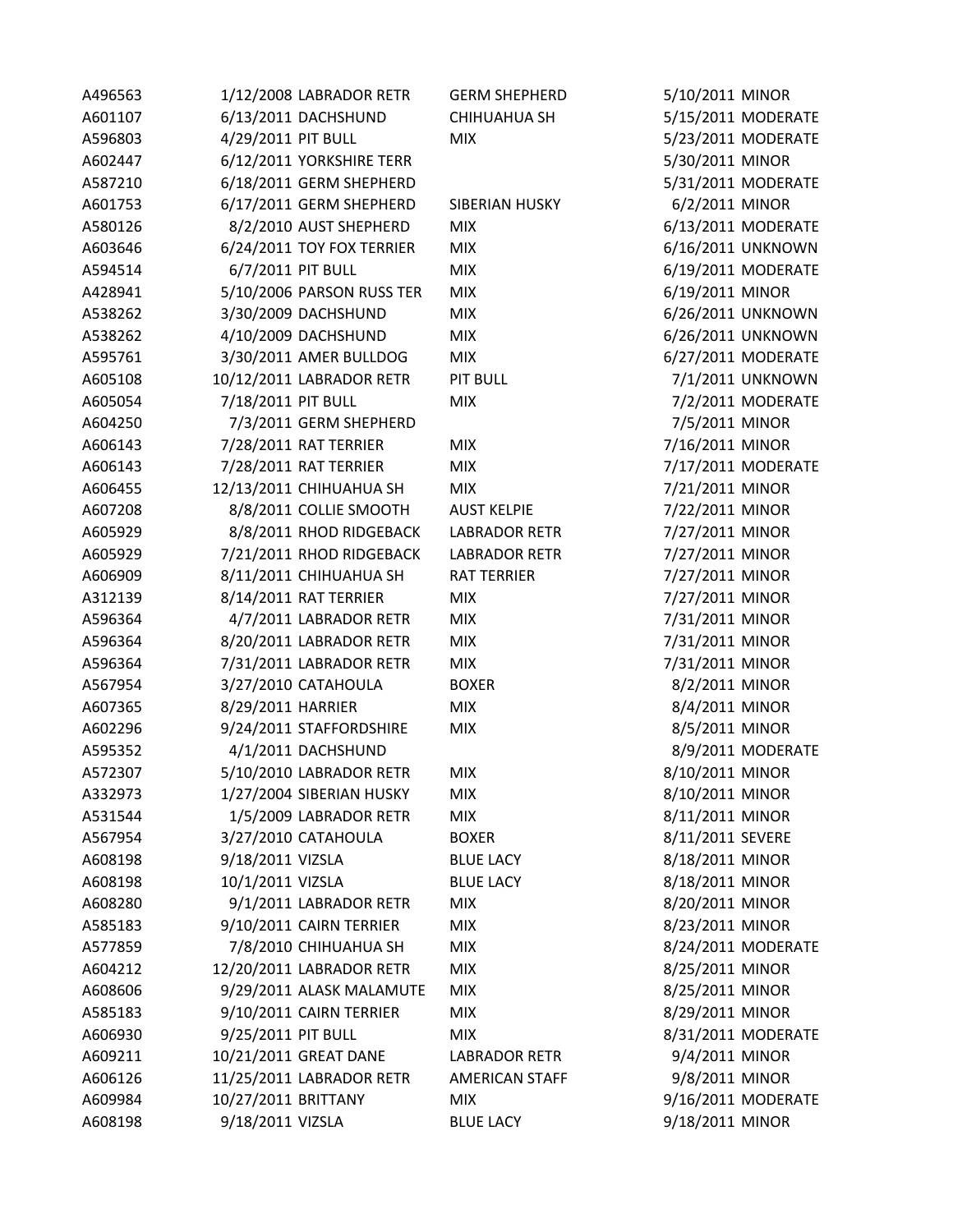| A608198 | 10/1/2011 VIZSLA           | <b>BLUE LACY</b>       | 9/18/2011 MINOR  |                     |
|---------|----------------------------|------------------------|------------------|---------------------|
| A605387 | 8/30/2011 PIT BULL         | <b>MIX</b>             | 9/19/2011 MINOR  |                     |
| A605278 | 8/6/2011 LABRADOR RETR     | <b>PIT BULL</b>        | 9/20/2011 MINOR  |                     |
| A581730 | 9/3/2010 AUST CATTLE DOG   | <b>MIX</b>             |                  | 9/25/2011 MODERATE  |
| A606126 | 11/25/2011 LABRADOR RETR   | <b>AMERICAN STAFF</b>  | 10/4/2011 MINOR  |                     |
| A264648 | 6/12/2002 ROTTWEILER       | <b>MIX</b>             |                  | 10/5/2011 MODERATE  |
| A344451 | 5/9/2004 LABRADOR RETR     | <b>MIX</b>             |                  | 10/9/2011 MODERATE  |
| A611583 | 11/17/2011 HAVANESE        | <b>MIX</b>             | 10/9/2011 MINOR  |                     |
| A611380 | 10/28/2011 SIBERIAN HUSKY  | <b>MIX</b>             |                  | 10/14/2011 MODERATE |
| A612566 | 10/26/2011 PUG             |                        | 10/15/2011 MINOR |                     |
| A612230 | 11/4/2011 POODLE TOY       | <b>MIX</b>             | 10/16/2011 MINOR |                     |
| A611043 | 10/7/2011 YORKSHIRE TERR   | <b>MIX</b>             | 10/18/2011 MINOR |                     |
| A611043 | 10/18/2011 YORKSHIRE TERR  | <b>MIX</b>             | 10/18/2011 MINOR |                     |
| A534973 | 3/2/2009 LABRADOR RETR     | <b>MIX</b>             | 10/20/2011 MINOR |                     |
| A534973 | 11/13/2011 LABRADOR RETR   | <b>MIX</b>             | 10/20/2011 MINOR |                     |
| A163004 | 11/5/2011 POODLE MIN       |                        | 10/23/2011 MINOR |                     |
| A612770 | 11/8/2011 LABRADOR RETR    | <b>MIX</b>             | 10/23/2011 MINOR |                     |
| A611821 | 10/23/2011 NORWICH TERRIER | <b>MIX</b>             |                  | 10/24/2011 MODERATE |
| A502875 | 3/28/2008 BORDER COLLIE    | <b>MIX</b>             |                  | 10/24/2011 MODERATE |
| A163004 | 11/5/2011 POODLE MIN       |                        | 10/25/2011 MINOR |                     |
| A612864 | 11/19/2011 LABRADOR RETR   | <b>MIX</b>             | 10/25/2011 MINOR |                     |
| A608207 | 10/8/2011 GERM SHEPHERD    | <b>MIX</b>             |                  | 10/28/2011 UNKNOWN  |
| A612646 | 10/26/2011 CHIHUAHUA SH    | <b>MIX</b>             | 10/30/2011 MINOR |                     |
| A612646 | 11/23/2011 CHIHUAHUA SH    | <b>MIX</b>             | 10/30/2011 MINOR |                     |
| A609097 | 9/6/2011 BEAGLE            | <b>CHIHUAHUA SH</b>    | 11/1/2011 MINOR  |                     |
| A609097 | 12/3/2011 BEAGLE           | CHIHUAHUA SH           | 11/1/2011 MINOR  |                     |
| A446068 | 10/13/2006 COLLIE SMOOTH   | <b>MIX</b>             | 11/4/2011 MINOR  |                     |
| A446068 | 9/21/2006 COLLIE SMOOTH    | <b>MIX</b>             | 11/4/2011 MINOR  |                     |
| A446068 | 2/21/2008 COLLIE SMOOTH    | <b>MIX</b>             | 11/4/2011 MINOR  |                     |
| A446068 | 12/12/2011 COLLIE SMOOTH   | <b>MIX</b>             | 11/4/2011 MINOR  |                     |
| A607541 | 8/19/2011 RAT TERRIER      | <b>MIX</b>             | 11/4/2011 MINOR  |                     |
| A609952 | 11/25/2011 LABRADOR RETR   | <b>MIX</b>             | 11/4/2011 MINOR  |                     |
| A611821 | 10/23/2011 NORWICH TERRIER | <b>MIX</b>             | 11/5/2011 MINOR  |                     |
| A570399 | 4/13/2010 AMERICAN STAFF   |                        | 11/7/2011 MINOR  |                     |
| A537320 | 3/17/2009 LABRADOR RETR    | <b>PIT BULL</b>        | 11/9/2011 MINOR  |                     |
| A593858 | 3/10/2011 CHIHUAHUA SH     |                        | 11/12/2011 MINOR |                     |
| A613927 | 12/17/2011 CATAHOULA       | <b>MIX</b>             |                  | 11/13/2011 MODERATE |
| A614341 | 12/2/2011 DALMATIAN        | <b>MIX</b>             | 11/19/2011 MINOR |                     |
| A505682 | 4/14/2008 LABRADOR RETR    | <b>MIX</b>             | 11/19/2011 MINOR |                     |
| A614508 | 12/28/2011 STAFFORDSHIRE   | <b>AUST CATTLE DOG</b> | 11/19/2011 MINOR |                     |
| A549104 | 7/21/2009 BASENJI          |                        | 11/19/2011 MINOR |                     |
| A507797 | 5/5/2008 GERM SHEPHERD     | CHOW CHOW              | 11/21/2011 MINOR |                     |
| A581730 | 9/3/2010 AUST CATTLE DOG   | <b>MIX</b>             | 11/22/2011 MINOR |                     |
| A372412 | 12/23/2004 BEAGLE          | <b>MIX</b>             | 11/24/2011 MINOR |                     |
| A614796 | 12/10/2011 SCHNAUZER MIN   | <b>COCKER SPAN</b>     | 11/26/2011 MINOR |                     |
| A615147 | 12/9/2011 CHIHUAHUA SH     | <b>MIX</b>             | 11/28/2011 MINOR |                     |
| A610741 | 10/3/2011 LABRADOR RETR    | <b>MIX</b>             | 11/29/2011 MINOR |                     |
| A610741 | 10/3/2011 LABRADOR RETR    | <b>MIX</b>             | 11/29/2011 MINOR |                     |